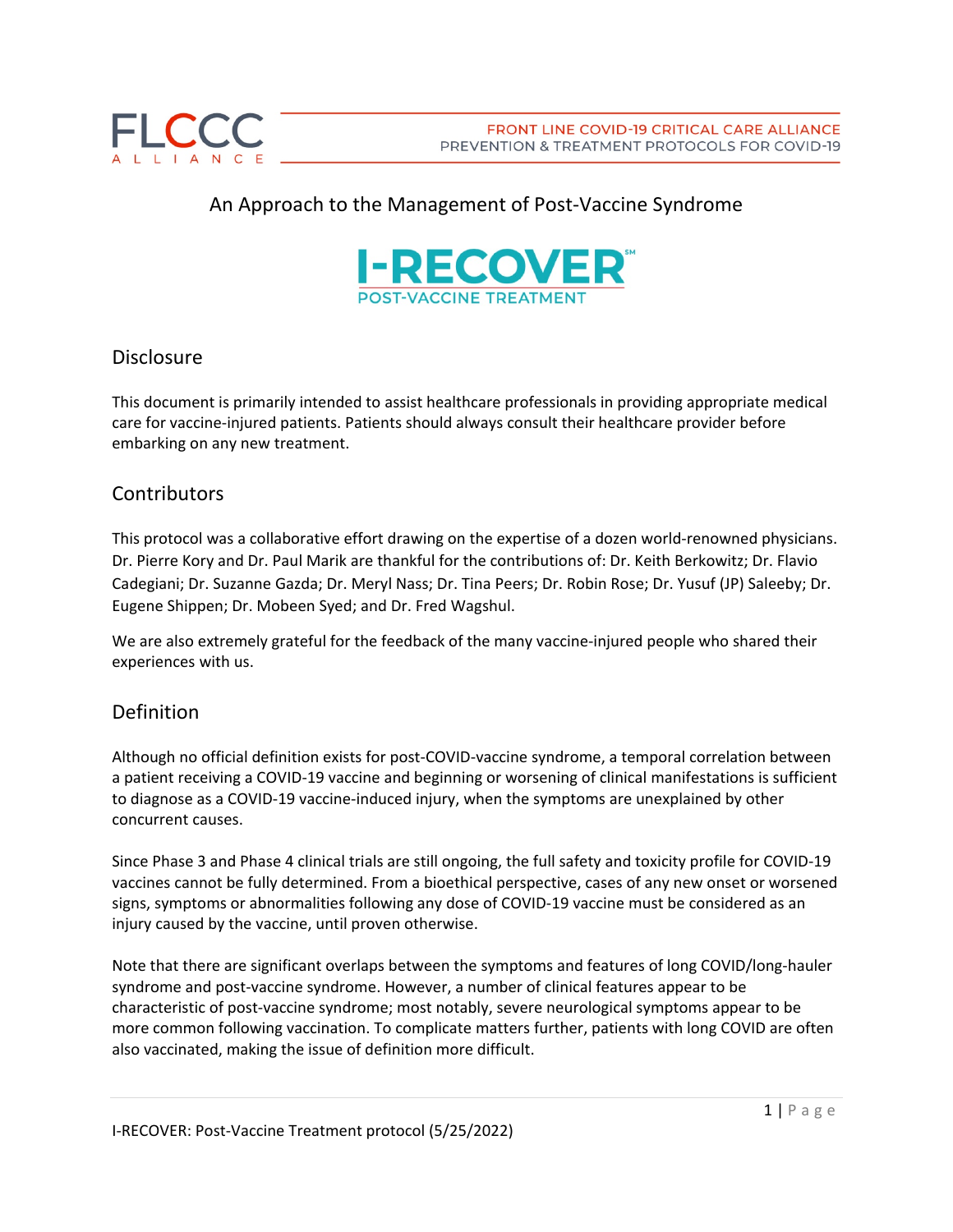# Epidemiology

The Centers for Disease Control (CDC), National Institutes for Health (NIH), Food and Drug Administration (FDA) and World Health Organization (WHO) do not recognize post-vaccine injuries and there is no specific ICD classification code for this disease. Thus, the accurate prevalence of post-vaccine syndrome is unknown. [1]

However, as of May 16, 2022, 815,385 adverse events have been reported in the United States alone following COVID-19 vaccination. In addition, over 5,309 cases of myocarditis, 151,796 serious adverse events, and 14,613 deaths have been recorded in the U.S. [Vaccine Adverse Event Reporting System](https://vaers.hhs.gov/) (VAERS) following COVID-19 vaccination. Note that the VAERS database is limited by underreporting, by a factor of at least 30-fold. [2]

Furthermore, published trials data suggest that at least 1 to 1.5 percent of vaccinated patients develop serious adverse events following vaccination. [2,3] Since 572 million doses of a COVID-19 vaccine have been administered in the U.S.—and 11 billion worldwide—it is likely there are millions of vaccine-injured patients worldwide, and at least 2 million cases in the U.S.

As the medical community does not recognize this serious humanitarian disaster, these patients have unfortunately been shunned and denied access to the medical care they need and deserve. Furthermore, there is limited clinical, molecular, and pathological data on these patients to inform an approach to treating the condition. Consequently, our approach to the management of vaccine-injured patients is based on the presumed pathogenetic mechanism, as well as the clinical observations of physicians and patients themselves.

## Pathogenesis

The spike protein, notably the S1 segment, is likely the major pathogenetic factor leading to postvaccine syndrome. [4,5] The S1 protein is profoundly toxic. Multiple intersecting and overlapping pathophysiologic processes likely contribute to the vast spectrum of vaccine injuries: [1,6]

- The acute, immediate reaction (within minutes to hours) is likely the results of an acute type I IgE mediated hypersensitivity reaction. The type I response may be due to preformed antibodies against mRNA, polyethylene glycol [7] or other components of the nano-lipid particle.
- The acute myocarditis/sudden cardiac death syndrome that occurs post vaccination (within hours to 48 hours), noted particularly in young athletes, may be caused by a "stress cardiomyopathy" due to excessive catecholamines produced by the adrenal medulla in response to spike protein-induced metabolic aberrations. [8]
- The subacute and chronic myocarditis is likely the result of a spike protein-induced inflammatory response mediated by pericytes and macrophages. [9,10]
- The subacute (days) and chronic (weeks to years) vaccine-related injuries likely result from the overlapping effects of an S1-induced inflammatory response, the production of autoantibodies, activation of the clotting cascade, and secondary viral reactivation.
- The inflammatory response is mediated by spike protein-induced mononuclear cell activation in almost every organ in the body but most notably involving the brain, heart, and endocrine organs.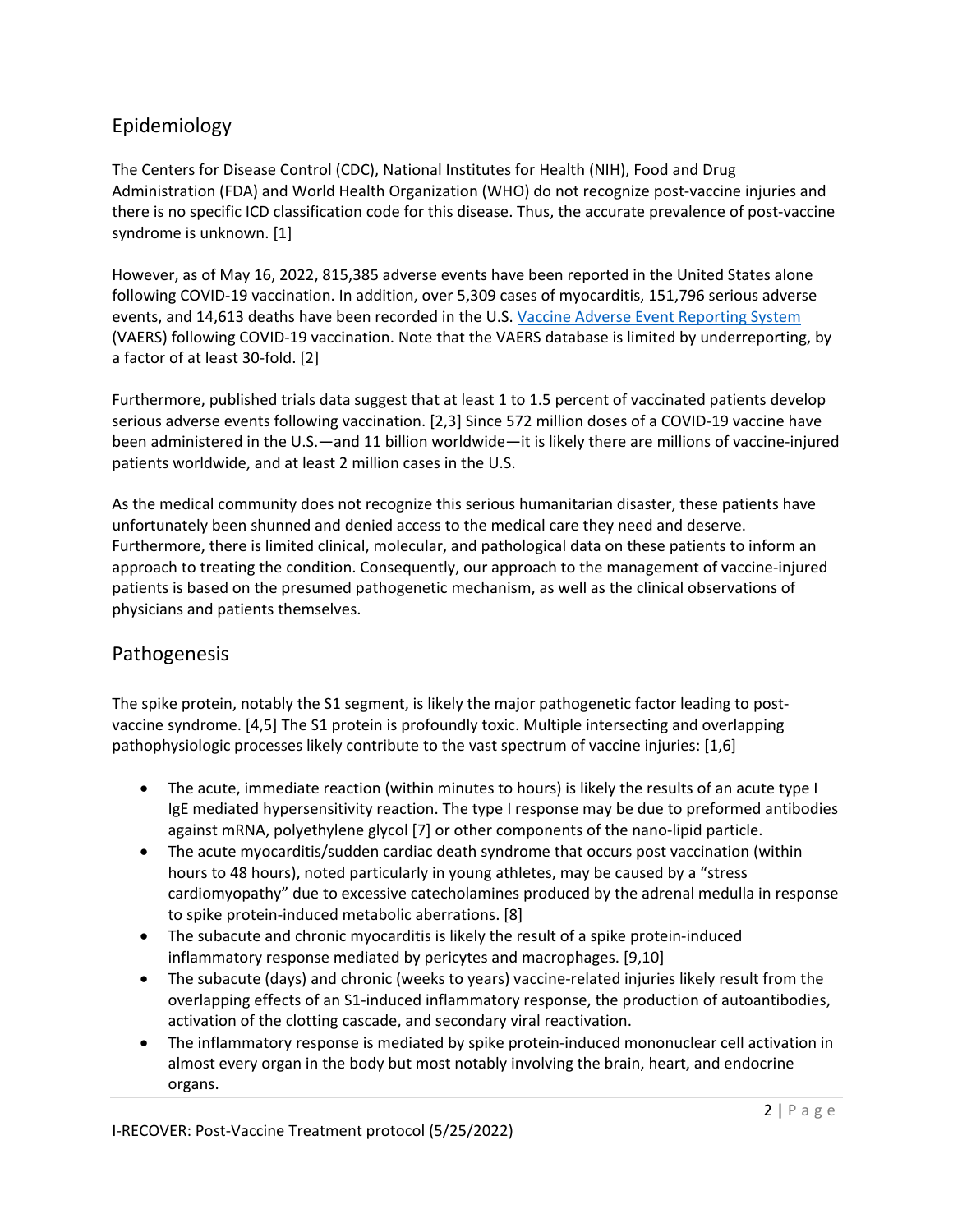Due to molecular mimicry with the spike protein, a diverse spectrum of autoantibodies is produced. [11- 20] These autoantibodies are the likely cause of Guillain-Barré Syndrome (GBS), transverse myelitis, immune thrombocytopenia, and Small Fiber Neuropathy (SFN)/Autonomic neuropathy. [21-28]

Many of these antibodies are directed against G-protein coupled cell membrane receptors. [17,19] Antineuronal antibodies likely contribute to the myriad of neurological findings. SFN/autonomic neuropathy appears to be a characteristic disorder following vaccination and is strongly associated with a vast array of autoantibodies. Further, autoantibodies may result in a number of specific syndromes, including antiphospholipid syndrome, systemic lupus erythematosus (SLE), rheumatoid arthritis, etc.

The spike protein is highly thrombogenic, directly activating the clotting cascade; in addition, the clotting pathway is initiated via inflammatory mediators produced by mononuclear cells and platelets. [5] Activation of the clotting cascade leads to both large clots (causing strokes and pulmonary emboli) as well as micro clots (causing microinfarcts in many organs, but most notably the brain).

Emerging data suggests that the vaccines can induce an allergic diathesis (eczema, skin rashes, asthma, skin and eye itching, food allergies, etc.) This appears to be due to a unique immune dysregulation with antibody class switching (by B cells) and the production of IgE antibodies. There is an overlap with Mast Cell Activation Syndrome (MCAS) and the distinction between the two disorders is not clear. [29,30] However, by definition MCAS has no identifiable causes, is not caused by allergen specific IgE and has no detectable clonal expansion of mast cells. [29]

And finally, due to altered immune function, the activation of dormant viruses and bacterial pathogens may occur, resulting in reactivated Herpes Simplex, Herpes Zoster, Epstein Barr Virus (EBV) and cytomegalovirus (CMV) infection, as well as reactivation of Lyme disease and mycoplasma. [31-33]

The common factor underlying the pathogenic mechanism in the vaccine-injured patient is "immune dysregulation." The development of immune dysfunction and the severity of dysfunction likely result from a number of intersecting factors, including:

- **Genetics**: First degree relatives of patients who have suffered a vaccine injury appear to be at a very high risk of vaccine injury.
- **mRNA load and quantity of spike protein produced**: This may be linked to specific vaccine lots that contain a higher concentration of mRNA. [1]
- **Sex**: It appears that about 80 percent of vaccine-injured patients are female. Furthermore, treatment with estrogens has been reported to worsen or precipitate an event/relapse. Women are known to be at a much higher risk of autoimmune diseases (especially SLE) and this likely explains this finding. Estrogens interfere with glucocorticoid receptor signaling. [34] In addition, estrogens modulate B and T cell function.
- **Underlying nutritional status and comorbidities**: It is likely that certain preexisting conditions may have primed the immune system to be more reactive after vaccination. This includes those with preexisting autoimmune disorders and chronic inflammatory diseases such as Lyme disease. Those with methylenetetrahydrofolate reductase (MTHFR) gene mutations and Ehlers-Danlos type syndromes may be at an increased risk, as well as those with deficiencies of nutrients such as Vitamin B12, Vitamin D and magnesium.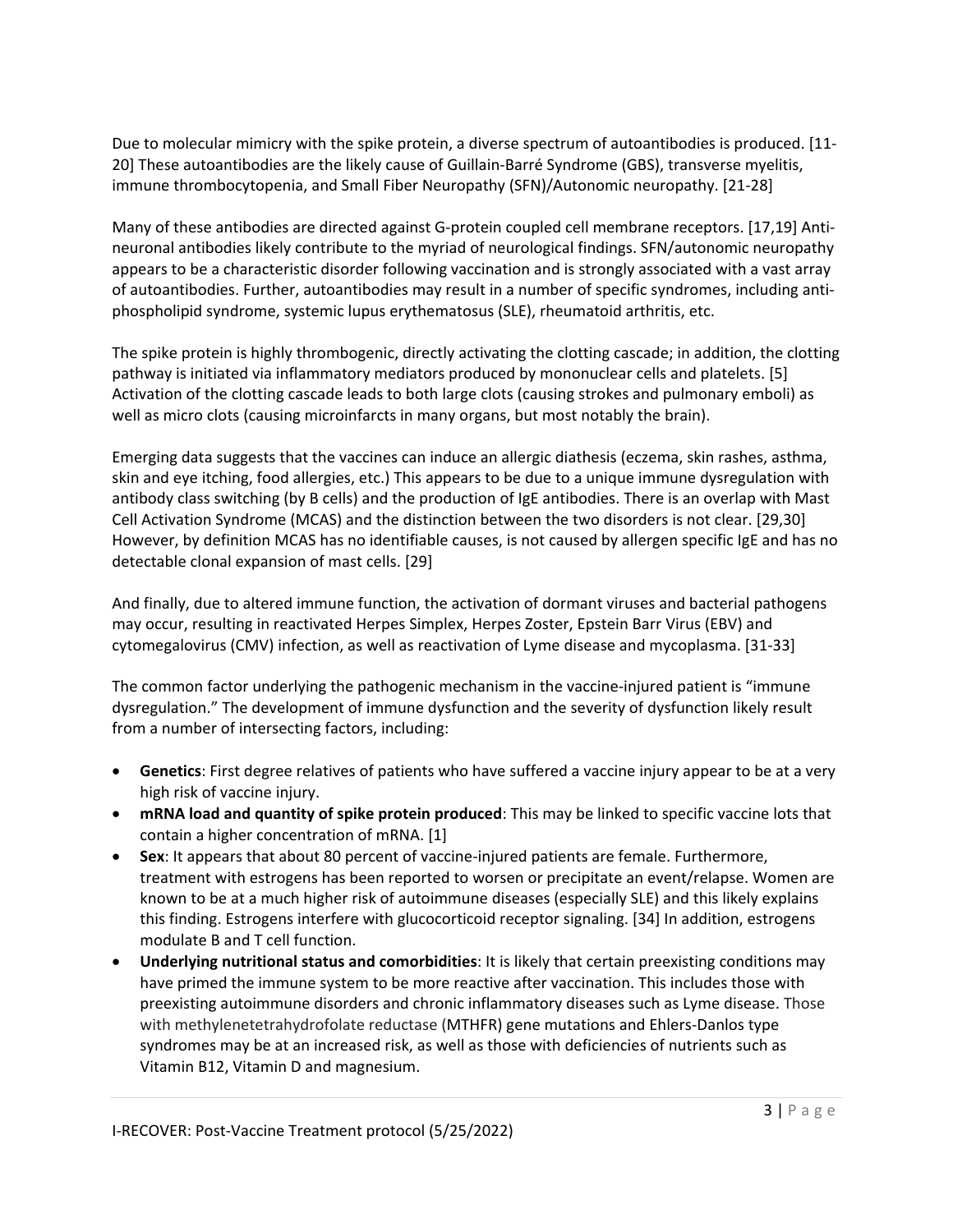# Treatment Approach

A number of principles are essential for the optimal management of post-vaccine syndrome:

- It is important to emphasize that there are no published reports detailing the management of vaccine-injured patients. Our treatment approach is, therefore, based on the postulated pathogenetic mechanism, clinical observation, and patient anecdotes.
- The core problem in post-vaccine syndrome is chronic "immune dysregulation." The primary treatment goal is to help the body to restore and normalize the immune system—in other words to let the body heal itself. We recommend the use of immune-modulating agents and interventions to dampen and normalize the immune system rather than the use of immunosuppressant drugs, which may make the condition worse. However, the concomitant use of a controlled course of an immunosuppressant drug may be appropriate in patients with specific autoimmune conditions.
- Treatment must be individualized according to each patient's presenting symptoms and disease syndromes. It is likely that not all patients will respond equally to the same intervention; this suggests that the treatment must be individualized according to each patient's specific response. A peculiar finding is that a particular intervention (e.g., Hyperbaric oxygen therapy) may be life-saving for one patient and totally ineffective for another.
- Patients should serve as their own controls and the response to treatment should dictate the modification of the treatment plan.
- Early treatment is essential; it is likely that the response to treatment will be attenuated when treatment is delayed.
- Patients should be started on the primary treatment protocol; this should, however, be individualized according to the patient's particular clinical features. The response to the primary treatment protocol should dictate the addition or subtraction of additional therapeutic interventions. Second line therapies should be started in those who have responded poorly to the core therapies and in patients with severe incapacitating disease.
- Patients with post-vaccine syndrome must not receive further COVID-19 vaccines of any type. Likewise, patients with long COVID should avoid all COVID vaccinations.
- Patients with post-vaccine syndrome should do whatever they can to prevent themselves from getting COVID-19. This may include a preventative protocol (see FLCCC protocols). In the event they do contract the virus or suspect infection, early treatment is essential (see FLCCC protocols). It is likely that COVID-19 will exacerbate the symptoms of vaccine injury.
- Vaccine-injured patients are frequently desperate to try any medication or intervention they believe may help them. Unfortunately, unscrupulous providers will take advantage of these very vulnerable patients and sell them expensive and unproven remedies.
- Similarly, patients are often subjected to an extensive battery of diagnostic tests. These tests are rarely helpful, usually confusing the situation and leading to inappropriate therapeutic interventions. Patients frequently undergo diagnostic tests that are "experimental," unvalidated and clinically meaningless; patients should avoid getting such tests. We recommend a number of simple, basic screening tests that should be repeated, as clinically indicated, every 4 to 6 months. Remember the dictum: Only do a test if the result will change your treatment plan.
- Hyperbaric oxygen therapy (HBOT) should be considered in cases of severe neurological injury and in patients showing a rapid downhill course (see below).
- Patients should avoid unscientific and poorly validated "Spike Protein Detox" programs.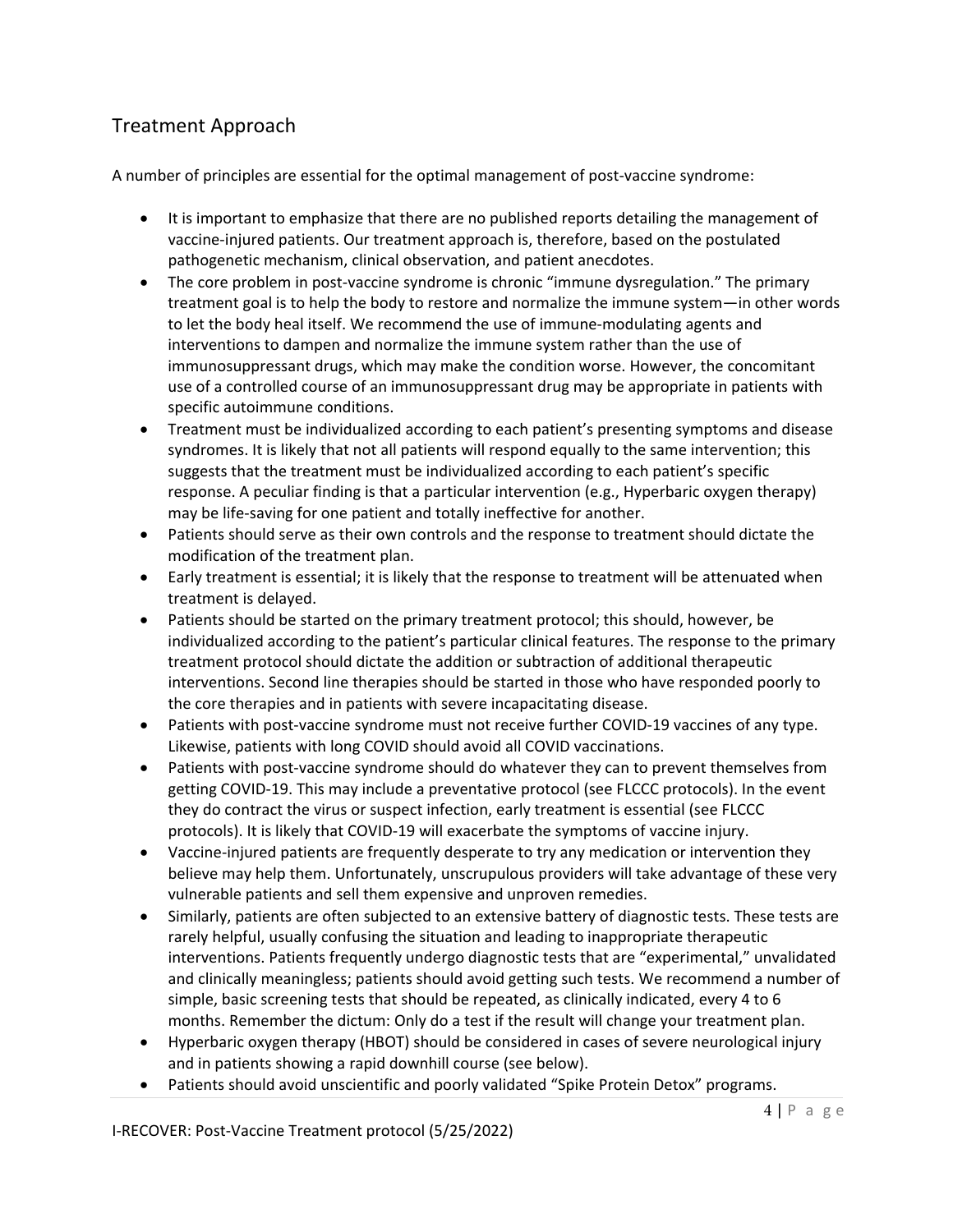## Baseline Testing

- CBC with differential and platelet count
- Standard blood chemistries, including liver function tests
- D-Dimer—as a marker of clotting activation)
- CRP—as a marker of ongoing inflammation (A comprehensive extensive cytokine/chemokine panel is unnecessary and very costly, and the results will not change the treatment approach.)
- Early morning cortisol—some patients develop autoimmune adrenal failure)
- TSH—to exclude thyroid disease
- HbA1C—Vaccine-injured patients are at an increased risk of developing diabetes.
- Troponin, pro-BNP, Galectin-3, and ST2—to exclude cardiac disease.
- CMV, EBV, Herpes simplex, HHV6 and mycoplasma serology/PCR—to exclude viral/bacterial reactivation (In patients who respond poorly to therapy, it may be helpful to check for Lyme (Bb), Bartonella and Babesia tick-borne diseases—e.g.,<https://igenex.com/> and [https://www.mdlab.com/\)](https://www.mdlab.com/)
- Vitamin D level (25OH Vitamin D)
- In patients with allergic features and those who experienced an acute reaction to the vaccine, the following tests may be helpful: eosinophil count; IgE levels, RAST testing and/or skin testing. Serum tryptase, serum histamine and/or 24-h urine N-methylhistamine should be considered in MCAS. [29]
- Limited screening autoantibodies. Lupus anticoagulant (if positive B2 microglobulin etc.) and ANA. Vaccine-injured patients, particularly those with autonomic dysfunction/SFN frequently have an extensive array of autoantibodies directed against G-protein coupled cell surface receptors, [17,19] ACE-2, [35] neurons, myelin, and other self-epitopes. The presence or absence of these antibodies has little impact on the management of these patients.

# First Line Therapies (not symptom specific; listed in order of importance)

- **Intermittent daily fasting** or periodic daily fasts; Fasting has a profound effect on promoting immune system homeostasis, partly by stimulating autophagy and clearing misfolded and foreign proteins, promoting mitophagy and improving mitochondrial health, as well as increasing stem cell production. [36-42] Intermittent fasting likely has an important role in promoting the breakdown and elimination of the spike protein.
- **Ivermectin; 0.2-0.3 mg/kg, daily for up to 4-6 weeks**. Ivermectin has potent anti-inflammatory properties. [43-45] It also binds to the spike protein, aiding in the elimination by the host. [46- 48] It is likely that ivermectin and intermittent fasting act synergistically to rid the body of the spike protein. A trial of ivermectin should be considered as first line therapy. It appears that patients can be grouped into two categories: i) ivermectin responders and ii) ivermectin nonresponders. This distinction is important, as the latter group are more difficult to treat and require more aggressive therapy.
- **Low dose naltrexone (LDN);** LDN has been demonstrated to have anti-inflammatory, analgesic and neuromodulating properties. [49,50] Begin with 1 mg/day and increase to 4.5 mg/day, as required. May take 2 to 3 months to see full effect.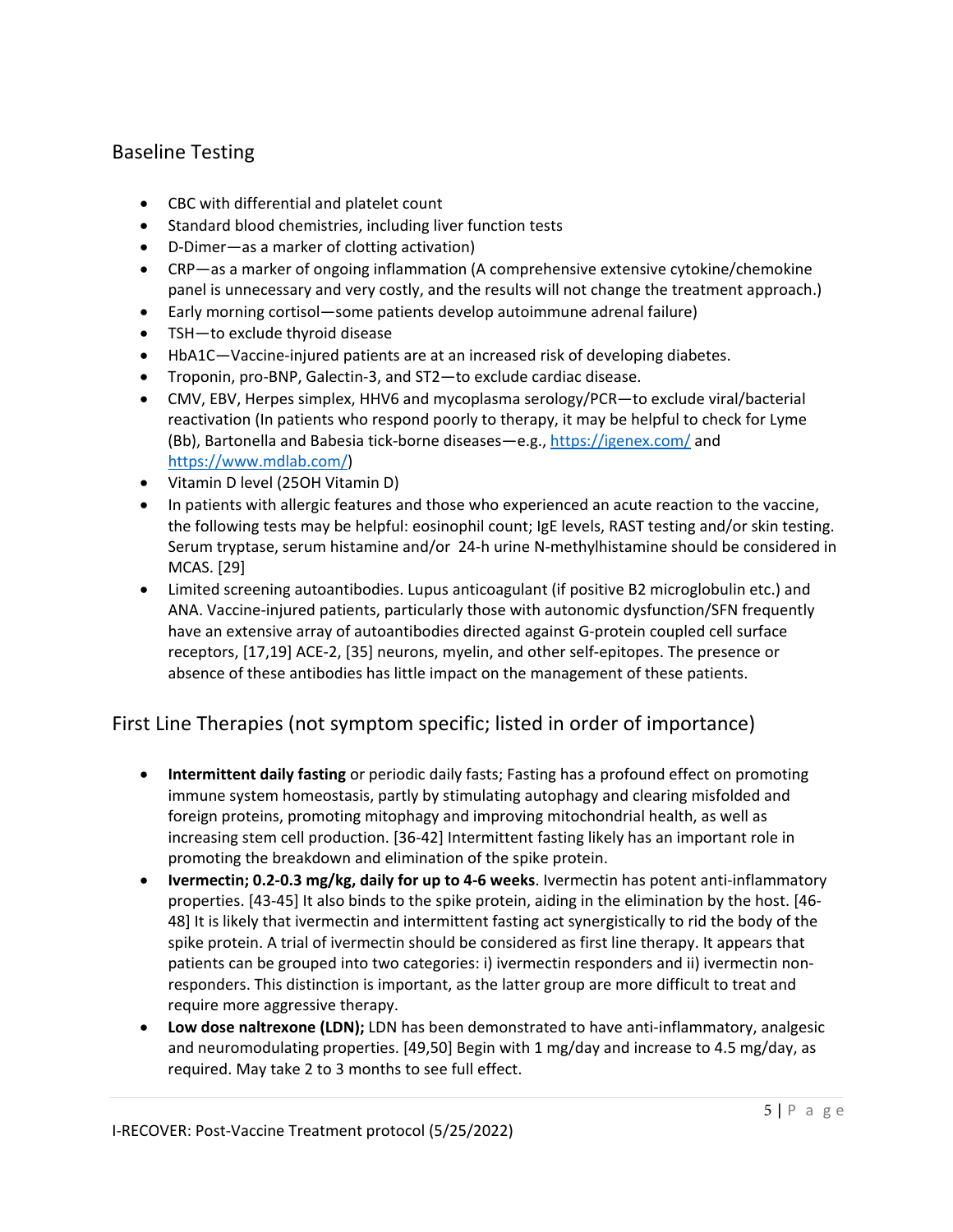- **Melatonin;** 2-6 mg *slow release/extended release* prior to bedtime. Melatonin has antiinflammatory and antioxidant properties and is a powerful regulator of mitochondrial function. [51-55] The dose should be started at 750 mcg ( $\mu$ g) to 1 mg at night and increased as tolerated. Patients who are slow metabolizers may have very unpleasant and vivid dreams with higher doses.
- **Aspirin;** 81 mg/day.
- **Vitamin C;** 1000 mg orally three to four times a day. Vitamin C has important anti-inflammatory, antioxidant, and immune-enhancing properties, including increased synthesis of type I interferons. [56-60] Avoid in patients with a history of kidney stones. Oral Vitamin C helps promote growth of protective bacterial populations in the microbiome.
- **Vitamin D** and **Vitamin K2**; The dose of Vitamin D should be adjusted according to the baseline Vitamin D level. However, a dose of 4000-5000 units/day of Vitamin D, together with Vitamin K2 100 mcg/day is a reasonable starting dose.
- **Quercetin;** 250-500 mg/day (or mixed flavonoids). Flavonoids have broad spectrum antiinflammatory properties, inhibit mast cells, [61-65] and have been demonstrated to reduce neuroinflammation. [66] Due to the possible drug interaction between quercetin and ivermectin (see below) these drugs should not be taken simultaneously (i.e., should be staggered morning and night). The use of quercetin has rarely been associated with hypothyroidism. [67] The clinical impact of this association may be limited to those individuals with pre-existent thyroid disease or those with subclinical thyroidism. Quercetin should be used with caution in patients with hypothyroidism and TSH levels should be monitored.
- **Nigella Sativa;** 200-500 mg twice daily. [68-71] It should be noted that thymoquinone (the active ingredient of Nigella Sativa) decreases the absorption of cyclosporine and phenytoin. Patients taking these drugs should, therefore, avoid taking Nigella Sativa. [72] Furthermore, two cases of serotonin syndrome have been reported in patients taking Nigella Sativa who underwent general anesthesia (probable interaction with opiates). [73]
- **Probiotics/prebiotics**; Patients with post-vaccine syndrome classically have a severe dysbiosis with loss of Bifidobacterium. [74-76] Kefir is a highly recommended nutritional supplement high in probiotics. [77] Suggested probiotics include Megasporebiotic (Microbiome labs) and TrueBifidoPro (US Enzymes).
- **Magnesium**; 500 mg/day.
- **Omega-3 fatty acids**: Vascepa, Lovaza or DHA/EPA; 4 g/day. Omega-3 fatty acids play an important role in the resolution of inflammation by inducing resolvin production. [78,79]

# Adjunctive/Second Line Therapies (listed in order of importance)

• **Hydroxychloroquine (HCQ);** 200 mg twice daily for 1-2 weeks, then reduce as tolerated to 200 mg/day. HCQ is the preferred second line agent. HCQ is a potent immunomodulating agent and is considered the drug of choice for systemic lupus erythematosus (SLE), where it has been demonstrated to reduce mortality from this disease. Thus, in patients with positive autoantibodies or where autoimmunity is suspected to be a prominent underlying mechanism, HCQ should be considered earlier. Further, it should be noted that SLE and post-vaccine syndrome have many features in common. HCQ is safe in pregnancy; indeed, this drug has been used to treat preeclampsia. [80-84] With long term usage, the dose should be reduced (100 or 150mg/day) in patients weighing less than 61 kg (135 lbs).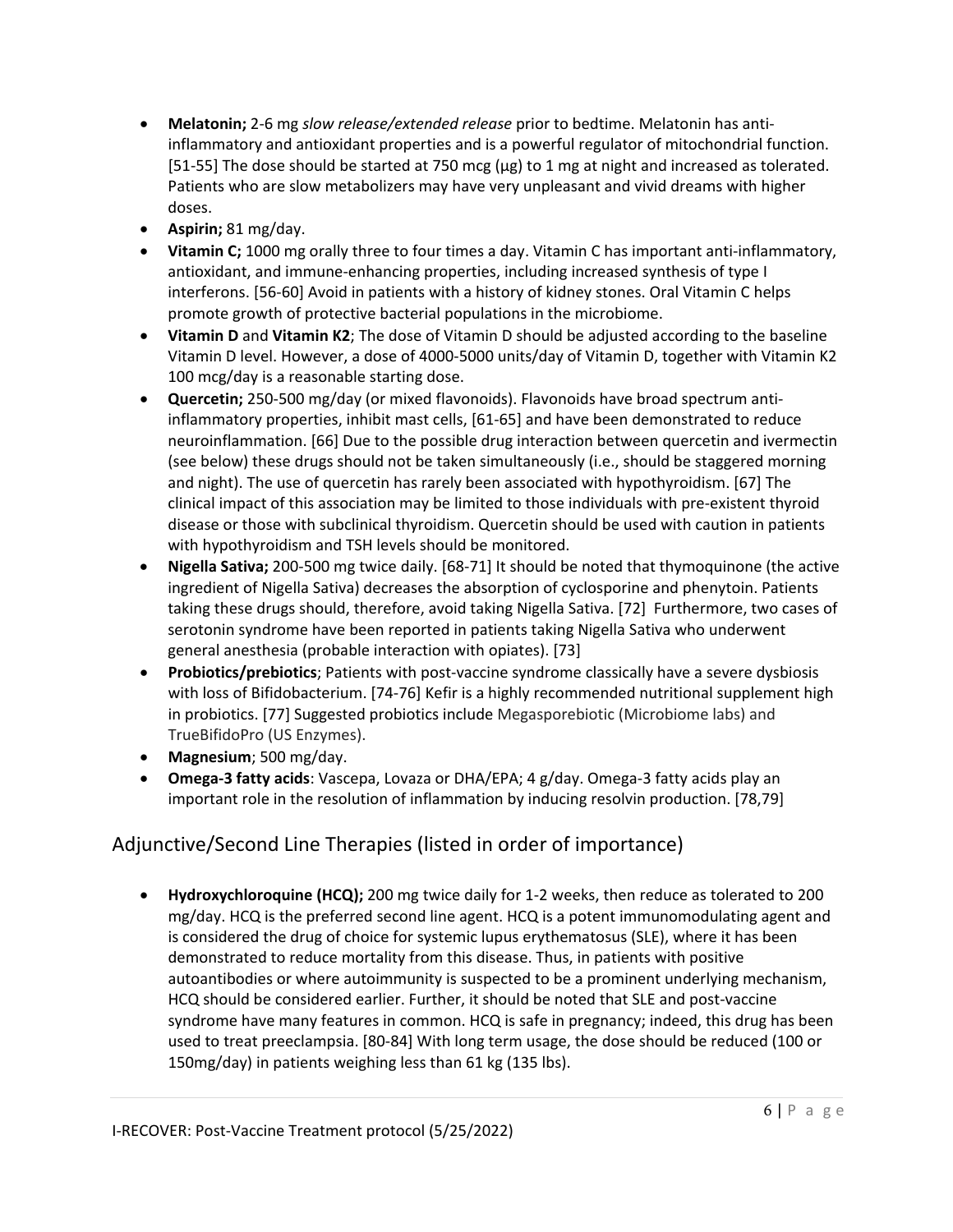- **Intravenous Vitamin C**; 25 g weekly, together with oral Vitamin C 1000 mg (1 gram) 2-3 times per day. High dose IV vitamin C is "caustic" to the veins and should be given slowly over 2-4 hours. Furthermore, to assess patient tolerability the initial dose should be between 7.5-15 g. Total daily doses of 8-12 g have been well-tolerated, however chronic high doses have been associated with the development of kidney stones, so the duration of therapy should be limited. [85-90] Wean IV Vitamin C as tolerated.
- **Fluvoxamine**; Start on a low dose of 12.5 mg/day and increase slowly as tolerated.
- **"Mitochondrial energy optimizer"** with pyrroloquinoline quinone (e.g., Life Extension Energy Optimizer or ATP 360®). [91-93]
- **N-acetyl cysteine (NAC)**; 600-1500 mg/day. [94-96]
- **Sulforaphane (broccoli extract)**; 400 mcg/day. [97-99]
- **Low dose corticosteroid**; 10-15 mg/day prednisone for 3 weeks. Taper to 10 mg/day and then 5 mg/day, as tolerated.
- **Behavioral modification, mindfulness therapy** [100] **and psychological support** may help improve patients overall well-being and mental health. [101] Suicide is a real problem in the vaccine-injured patient. Support groups and consultation with mental health professionals is important.
- **Tai Chi**; Tai Chi is a health-promoting form of traditional Chinese martial art, shown to be beneficial for preventing and treating diseases including long COVID. [102,103] It should be noted that long COVID is characterized by severe post-exertional fatigue and/or worsening of symptomology, therefore patients should be counseled to moderate exertion, increasing slowly only as tolerated. [104]

## Third Line Therapy

• **Hyperbaric oxygen therapy** (HBOT) [105-113]; HBOT has potent anti-inflammatory properties, decreasing pro-inflammatory cytokines while increasing IL-10. Furthermore, HBOT polarizes macrophages toward the M2 phenotype and improves mitochondrial function. Surprisingly, it is the increased pressure, rather than the increase in the concentration of dissolved oxygen, that appears to mediate these effects. While the optimal dose and dosing schedule is unclear, a pressure of between 1.5 and 2.0 ATM appears to be necessary to mediate the anti-inflammatory effects; however, others have reported improvements with a little as 1.3 ATM. Pressures above 1.3 ATM can only be achieved using hard shell chambers. While there is very limited published data on the treatment of long COVID and post-vaccine syndrome, remarkable life-saving benefits have been reported anecdotally. This therapy is limited by logistical issues and cost.

# Other Potential Treatments (require further evaluation)

• **Plasmapheresis**; Plasmapheresis improves systemic cytokine levels, coagulopathy, and immune responsiveness in patients with severe COVID with a potential mortality benefit. [115-122] Kiprov, et. al. have published a case report of a dramatic clinical improvement in a patient with long COVID. [123] In this report, the patient's markers of inflammatory macrophages diminished and markers of lymphocytes, including natural killer cells and cytotoxic CD8 T-cells, increased; in addition, circulating inflammatory proteins diminished. Furthermore, it is likely that plasmapheresis removes autoantibodies and improves the coagulopathy of these patients. We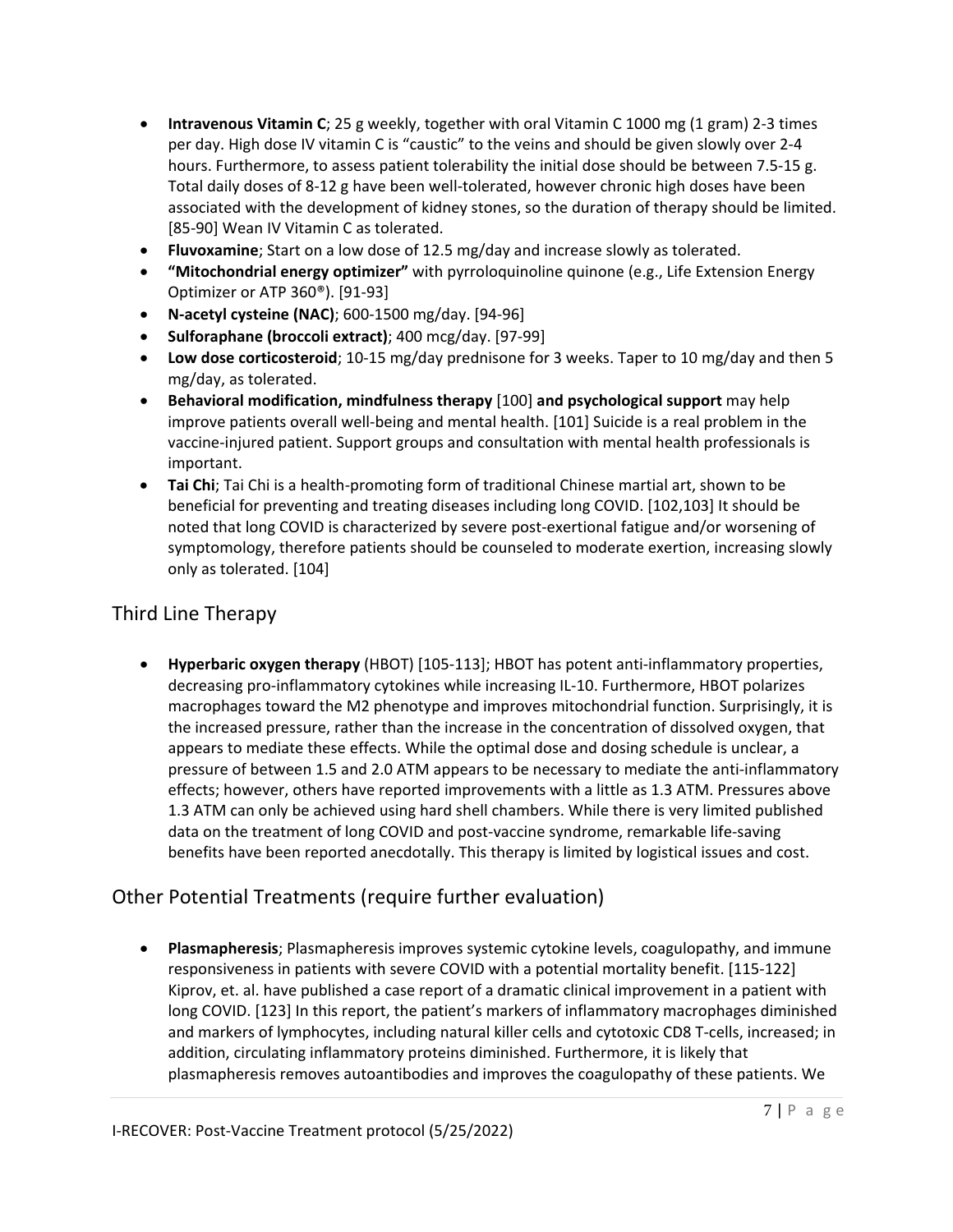are aware of anecdotal reports of marked improvement in neurological symptoms, especially SFN and brain fog in vaccine-injured patients treated with this therapeutic modality. However, this is a limited and expensive resource that, in itself, is not without complications. Furthermore, the durability of the clinical response needs to be determined. While plasmapheresis/plasmaexchange is a therapeutic option for the severely neurologically impaired patient following vaccination, additional data is required before this modality can be widely recommended.

- **Pentoxifylline** (PTX); PTX ER, 400 mg three times daily, should be considered in those patients with severe microcirculatory disturbances. PTX is a non-selective phosphodiesterase drug that has anti-inflammatory and antioxidant effects. [124] In addition, PTX improves red blood cell deformability and reduces blood viscosity, so can mitigate the hyper-viscosity and RBCs hyperaggregation, which is linked with the development of coagulopathy in the vaccine-injured.
- **Maraviroc;** 300 mg orally twice daily. If 6 to 8 weeks have elapsed and significant symptoms persist despite above therapies, this drug can be considered. Note Maraviroc can be expensive and has risk for significant side effects and drug interactions. Maraviroc is a C-C chemokine receptor type 5 (CCR5) antagonist. While many long COVID and post-vaccine patients have been treated with Maraviroc, the role of this drug requires further evaluation. [114]
- **Valproic acid** [125,126]; Depakote, 250mg 2-3 times daily. Valproic acid has anti-inflammatory effects and polarizes macrophages towards a M2 phenotype. [127] HDAC inhibitors are being studied for neural regeneration. In addition, valproic acid has important anticoagulant and antiplatelet effects. [128] Valproic acid may be helpful for neurological symptoms.
- **Sildenafil** with or without L-arginine-L-Citrulline [129-134]; Sildenafil doses titrated up from 25 to 100 mg 2-3 times daily with L-arginine/L-citrulline 5000 mg powder twice daily. May be helpful for brain fog as well as microvascular disease with clotting and poor perfusion. It is noteworthy that curcumin, resveratrol, EGGG and valproic acid all potentiate phosphodiesterase 5 (PDE5) inhibitors.
- **VEDICINALS<sup>®</sup> 9**; a unique phytopharmaceutical based therapeutic suspension that consists of nine bioactive compounds with antiviral, anti-inflammatory, immune modulatory, anti-pyretic and analgesic properties. The compounds include Baicalin, Quercetin, Luteolin, Rutin, Hesperidin, Curcumin, Epigallocatechin Gallate, Piperine and Glycyrrhizin. [\(https://www.vedicinals.com/vedicinals-9/\)](https://www.vedicinals.com/vedicinals-9/). A number of these compounds are included in our protocol and the additional benefit of this 9 phytopharmaceutical combination over more widely available flavonoid combinations is unknown. [135]
- **C60 or C60 fullerenes** [136,137]; C60, short for Carbon 60, is composed of 60 carbon atoms forming something that looks like a hollow soccer ball and considered as a "free radical sponge." C60 is considered the single-most powerful antioxidant ever discovered. Robert Curl, Harold Kroto, and Richard Smalley were awarded the Nobel Prize for chemistry in 1996 for its discovery.
- **Cold Hydrotherapy** (e.g. cold showers) [138,139]; Avoid warm/hot water baths.

## **Disease-Specific Therapeutic Adjuncts**

#### Small fiber neuropathy (SFN)/autonomic neuropathy

- Tricyclic antidepressants (start at low dose and increase as tolerated)
- Gabapentin; 300 mg twice daily and increase as tolerated
- Alpha lipoic acid; 600 mg/day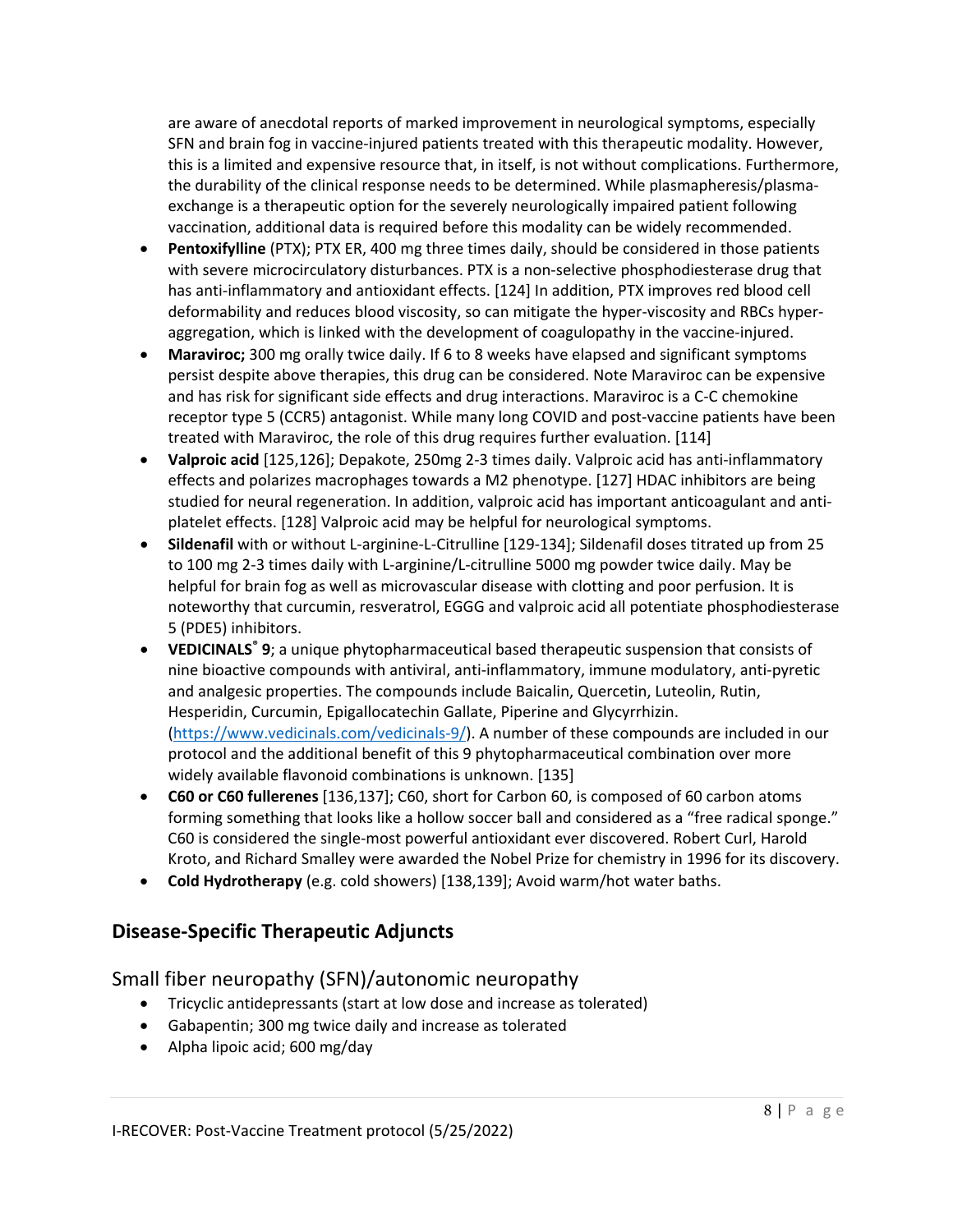- POTS ensure sufficient hydration and consider use of compression stocking or abdominal binders
- POTS Clonidine; 0.1 mg twice daily as tolerated
- POTS Fludrocortisone; 0.1 to 0.2 mg/day or licorice root (has glycyrrhizinic acid, an aldosterone-like compound).
- POTS midodrine; 5-10 mg three times daily
- A trial of hyperbaric oxygen therapy (HBOT)
- It should be noted that the diagnosis of small fiber neuropathy/autonomic neuropathy is a clinical diagnosis. [21-28] Complex and expensive tests are NOT required to make this diagnosis. It should be noted that SFN is closely associated with multiple autoantibodies. Testing for these autoantibodies serves no useful clinical purpose.

## Generalized Neurologic Symptoms/Injuries/"Brain Fog"/Fatigue

- LDN appears to play a pivotal role in treatment of many neurological symptoms
- Fluvoxamine; Start on a low dose of 12.5 mg/day and increase slowly as tolerated. Some patients report a significant improvement with fluvoxamine while other patients appear to tolerate this drug poorly. Fluoxetine 20 mg/day is an alternative, as are tricyclic antidepressants.
- Nigella Sativa; 200-500 mg twice daily.
- Valproic acid and pentoxifylline may be of value in these patients.
- These symptoms may be mediated by Mast Cell Activation Syndrome (MCAS); see specific treatment below.

## Patients with an elevated DIC and those with evidence of thrombosis

- These patients should be treated with a NOAC or coumadin for at least three months and then reevaluated for ongoing anticoagulation.
- Patients should continue ASA 81 mg/day unless at high risk of bleeding.
- Lumbrokinase activates plasmin and degrades fibrin. e.g., Lumbroxym (US Enzymes). [140] Lumbrokinase appears to be well absorbed from the GI tract. [141]
- Turmeric (Curcumin) 500 mg BID. Curcumin has anticoagulant, antiplatelet and fibrinolytic properties. [142]
- Triple anticoagulation should be considered in select patients. [143] Treat no longer than one month. Triple anticoagulation increases the risk of serious bleeding; patients should be counseled regarding this complication.
- In those patients with marked microvascular disease/thrombosis, the combination of pentoxifylline and sildenafil should be given a therapeutic trial. [124,144]

## Vaccine induced myocarditis/pericarditis

- ACE inhibitor/ARB, together with carvedilol as tolerated to prevent/limit progressive decline in cardiac function.
- Colchicine in patients with pericarditis 0.6 mg/day orally; increase to 0.6 mg twice daily if required. Reduce dose if patients develop diarrhea. Monitor white blood cell count. Decrease dose with renal impairment.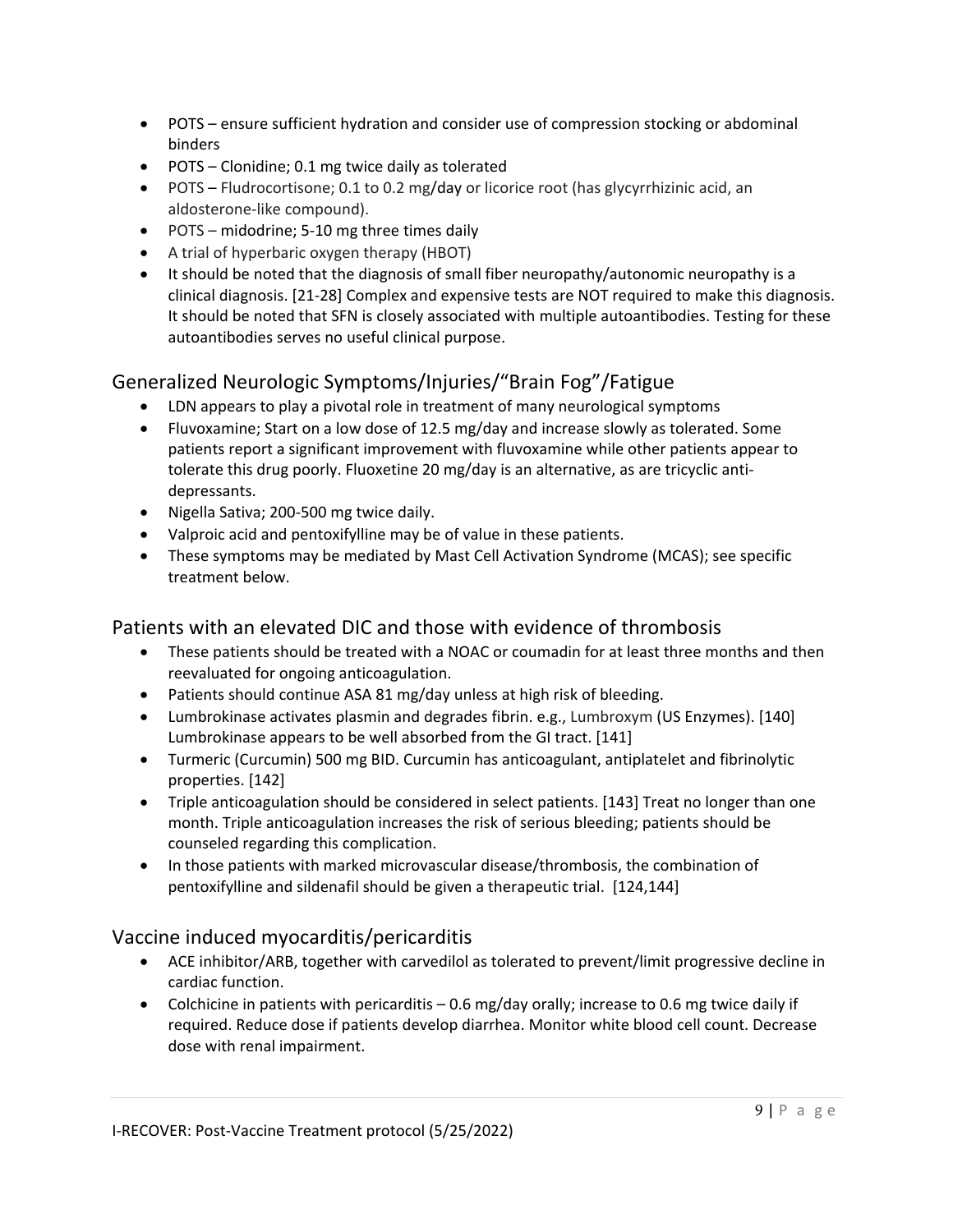• Referral to a cardiologist or ER in case of persistent chest pain or other signs and symptoms of cardiac events are observed.

#### Herpes virus reactivation syndrome

- L-Lysine; 1000 mg twice daily [145,146]
- Valtrex; 500-1000 mg twice daily for 7-10 days

#### **Tinnitus**

- This a frequent and disabling complication reported in post-vaccine syndrome.
- Tinnitus refers to the sensation of sound in the absence of a corresponding external acoustic stimulus and can, therefore, be classified as a phantom phenomenon. Tinnitus sensations are usually of an unformed acoustic nature such as buzzing, hissing, or ringing. Tinnitus can be localized unilaterally or bilaterally, but it can also be described to emerge within the head. [147]
- Ideally, patients should be evaluated by an ENT specialist or audiologist to exclude underlying disorders.
- A number of treatment approaches exist to manage this disabling disease including: [147-149]
	- o Cognitive behavioral therapy [150]
	- $\circ$  Specialized therapy including tinnitus retraining therapy, hearing aids, sound therapy, auditory perceptual training and repetitive transcranial magnetic stimulation. [147]
	- o A number of pharmacologic agents have been used to treat tinnitus. Anticonvulsants including carbamazepine have generally been disappointing. The following drugs have shown some clinical benefit.
		- Tricyclic antidepressant agents particularly nortriptyline and amitriptyline. [151,152] In addition, the SSRI sertraline has shown some efficacy. [153]
		- Clonazepam and or other benzodiazepines. These drugs may provide temporary relief, however, due to issue of dependence, long term use is not recommended. [154]
		- Melatonin slow release 2-6 mg at bedtime. [155]

#### Bell's Palsy/Facial Paresthesia, visual issues

- Low dose naltrexone. Begin with 1 mg/day and increase to 4.5 mg/day as required. May take 2-3 months for full effect.
- Low dose corticosteroid: 10-15 mg/day prednisone for 3 weeks. Taper to 10 mg/day and then 5 mg/day as tolerated.
- Reduced workload, stress, and light exercises for a couple of months.

# Patients with new onset allergic diathesis and those with features of Mast Cell Activation Syndrome (MCAS)

- The novel flavonoid lutein is reported to be a potent mast cell inhibitor. [61,62,64,65] Lutein 20- 100 mg/day is suggested.
- Turmeric (curcumin); 500 mg/day. Curcumin has been reported to block H1 and H2 receptors and to limit mast cell degranulation. [156,157]
- H1 receptor blockers. Loratadine 10 mg/day, Cetirizine 5-10 mg/day, Fexofenadine 180 mg/day.
- H2 receptor blockers. Famotidine 20 mg twice daily as tolerated. [158]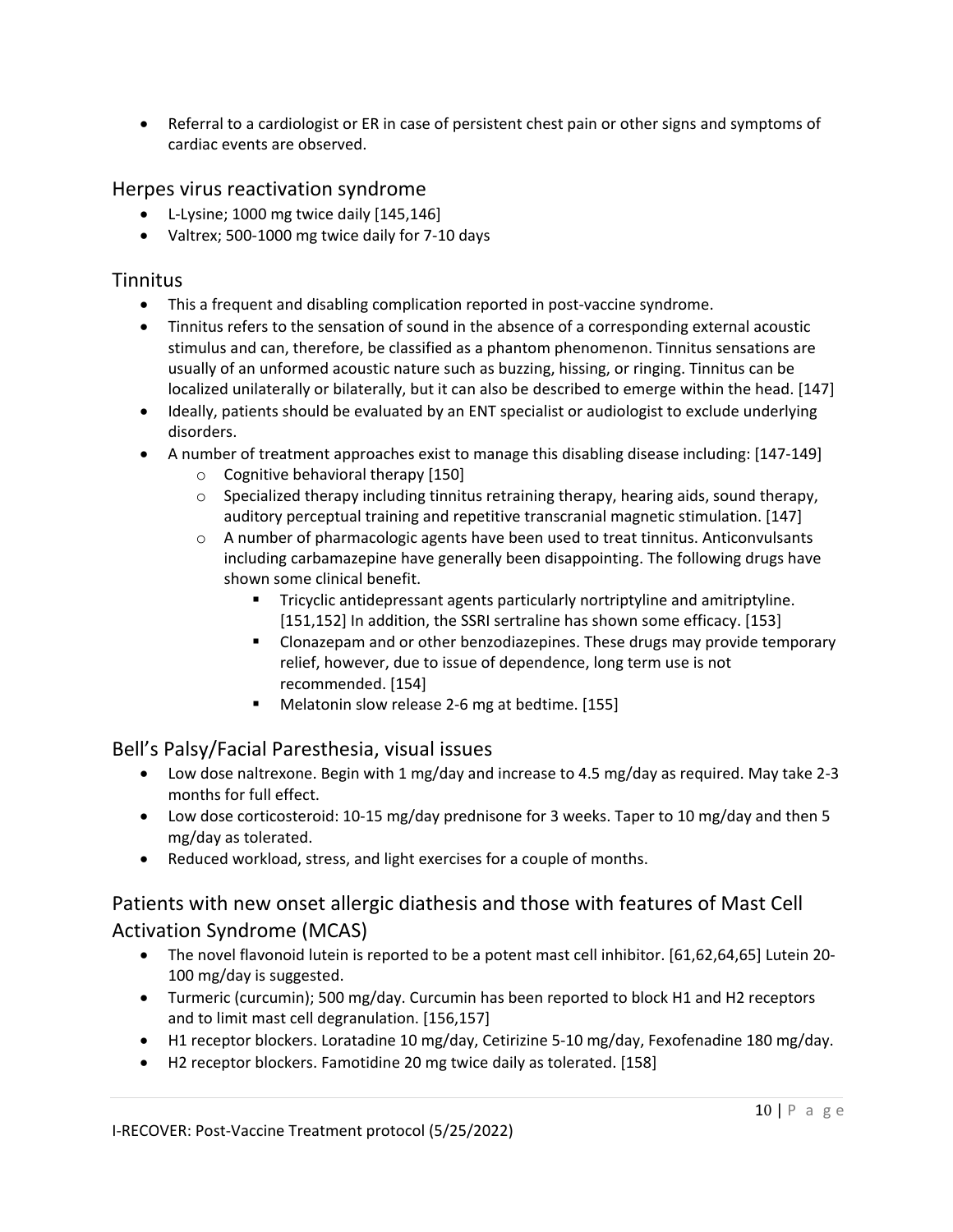- Montelukast 10 mg/day. Caution as may cause depression is some patients. The efficacy of montelukast as a "mast cell stabilizer' has been questioned. [29]
- Vitamin C; 1000 mg twice daily. Vitamin C is strongly recommended for allergic conditions and MCAS. Vitamin C modulates immune cell function and is a potent histamine inhibitor.
- Low histamine diet.

#### IVIG treatment (Intravenous immunoglobulin treatment)

- Generally, treatment with IVIG is not recommended.
- The response to IVIG in the general population of vaccine-injured patients is mixed, with very few showing long-term improvement. Many patients who report an initial improvement will relapse in 2to 3 weeks. Other patients report no benefit, while some appear worsened. Due to the presence of non-neutralizing anti-SARS-CoV-2 antibodies, the real possibility exists that IVIG will cause antibody dependent immune enhancement (ADE) with a severe exacerbation of symptoms.
- IVIG, is however, recommended in specific autoimmune syndromes which include Guillain Barré Syndrome, transverse myelitis, and immune thrombocytopenia. These patients should concomitantly be treated with the core immune modulating therapies.
- IVIG proved to be ineffective in a RCT that enrolled patients with small fiber neuropathy. [159]
- The fact that many patients report an initial response to IVIG supports the notion that many aspects of this disease are due to autoantibodies. IVIG will remove preformed antibodies, but they do not prevent the B cells from ongoing antibody production; hence the response is likely to be short lived and interventions that limit the production of autoantibodies are therefore required (core immune modulating therapies).

#### Immunosuppressive Therapies

- As a rule, immunosuppressive therapy should be avoided, as these drugs may exacerbate the immune dysfunction in vaccine-injured patients and prevent restoration of immune homeostasis.
- A trial of immunosuppressive therapy may be indicated in patients with an established autoimmune syndrome who have failed other therapeutic interventions.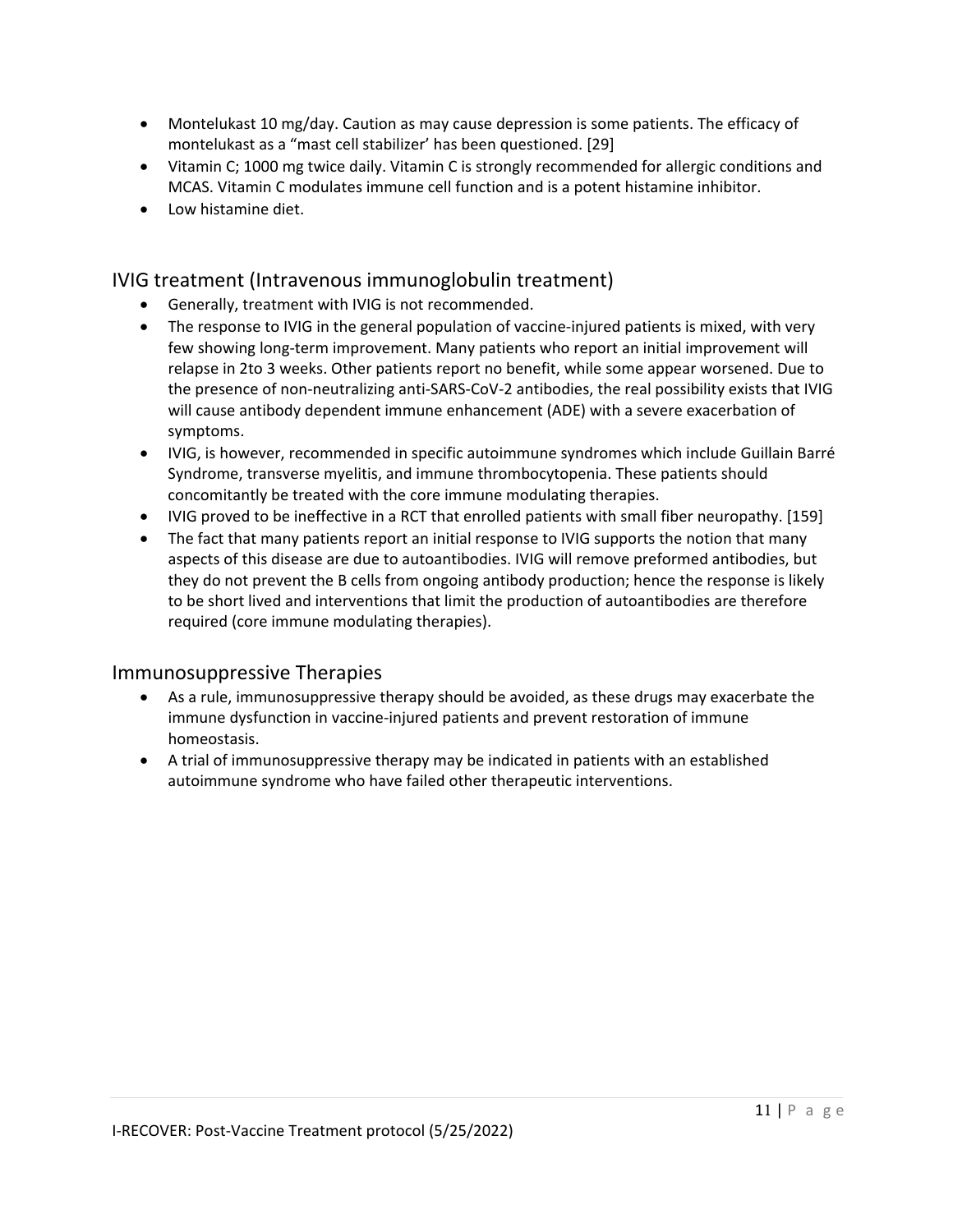## **References**

- 1. Blaylock RL. COVID Update: What is the truth? Surgical Neurology International 2022; 13.
- 2. Rose J. A report on the U.S. Vaccine Adverse Events Reporting System (VAERS) of the COVID-19 messenger ribonucleic acid 9mRNA) biologicals. Science, Public Health Policy, and Law 2021; 2:59-80.
- 3. Neil M, Fenton N, Smalley J et al. Latest statistics on England mortality data suggest systematic mis-categorisation of vaccine status and uncertain effectiveness of Covid-19 vaccination. Research Gate 2021.
- 4. Colunga Biancatelli RM, Solopov P, Sharlow E et al. The SARS-CoV-2 spike protein subunit 1 induces COVID-19 like acute lung injury in K18-hACE2 transgenic mice and barrier dysfunction in human endothelial cells. Am J Physiol Lung Cell Mol Physiol 2021; 321:L477-L484.
- 5. Marik P, Iglesias J, Varon J et al. A Scoping Review of the pathophysiology of COVID-19. International Journal of Immunopathology and Pharmacology 2021.
- 6. Seneff S, Nigh G, Kyriakopoulos AM et al. Innate immune suppression by SARS-C-V-2 mRNA vaccinations: The role of G-quadruplexes, exosomes and microRNAs. Food & Chemical Toxicology 2022; 164:113008.
- 7. Chen BM, Cheng TL, Roffler SR. Polyethylene glycol immunogenicity: Theorectical, clinical and practical aspects of anti-polyethylene glycol antibodies. ASC Nano 2021; 15:14022-48.
- 8. Cadegiani FA. Catecholamines are the key trigger of mRNA SARS-CoV-2 and mRNA COVID-19 vaccine-induced myocarditis and sudden deahts: a compelling hypothesis supprted by epidemiological, anatomopathological, molecular and physiological findings. medRxiv 2022.
- 9. Schauer J, Buddhe S, Gulhane A et al. Persistent cardiac MRI findings in a cohort of adolescents with post COVID-19 mRNA vaccine myopericarditis. J Pediatr 2022.
- 10. Verma AK, Lavine KJ, Lin CY. Myocarditis after COVID-19 mRNA vaccination. N Engl J Med 2022; 385:1332-34.
- 11. Schiaffino MT, Di Natale M, Garcia-Martinez E et al. Immunoserologic detection and diagnostic relevance of cross-reactive autoantibodies in Coronavirus disease 2019 patients. J Infect Dis 2020; 222:1439-43.
- 12. Trahtemberg U, Fritzler MJ. COVID-19-associated autoimmunity as a feature of acute respiratory failure. Intensive Care Med 2021.
- 13. Woodruff MC, Ramoneli RP, Lee FE et al. Broadly-targeted autoreactivity is common in severe SARS-CoV-2 infection. medRxiv 2020.
- 14. Zuo Y, Estes SK, Ali RA et al. Prothrombotic autoantibodies in the serum from patients hospitalized with COVID-19. Sci Translation Med 2020.
- 15. Pascolini S, Vannini A, Deleonardi G et al. COVID-19 and immunological dysregulation: can autoantibodies be useful? Clin Trans Sci 2021; 14:502-8.
- 16. Wang EY, Mao T, Klein J et al. Diverse functional autoantibodies in patients with COVID-19. Nature 2021; 595:283-88.
- 17. Cabral-Marques O, Halpert G, Schimke LF et al. Autoantibodies targeting GPCRs and RAS-related molecules associated with COVID-19 severity. Nature Communications 2022; 13:1220.
- 18. Arthur JM, Forrest JC, Boehme KW et al. Development of ACE2 autoantibodies after SARS-CoV-2 infection. PloS ONE 2021; 16:e0257016.
- 19. Wallukat G, Hohberger B, Wenzel K et al. Functional autoantibodies against G-protein coupled receptors in patients with persistent Long-Covid-19 symptoms. Journal of Translational Autoimmunity 2021; 4:100100.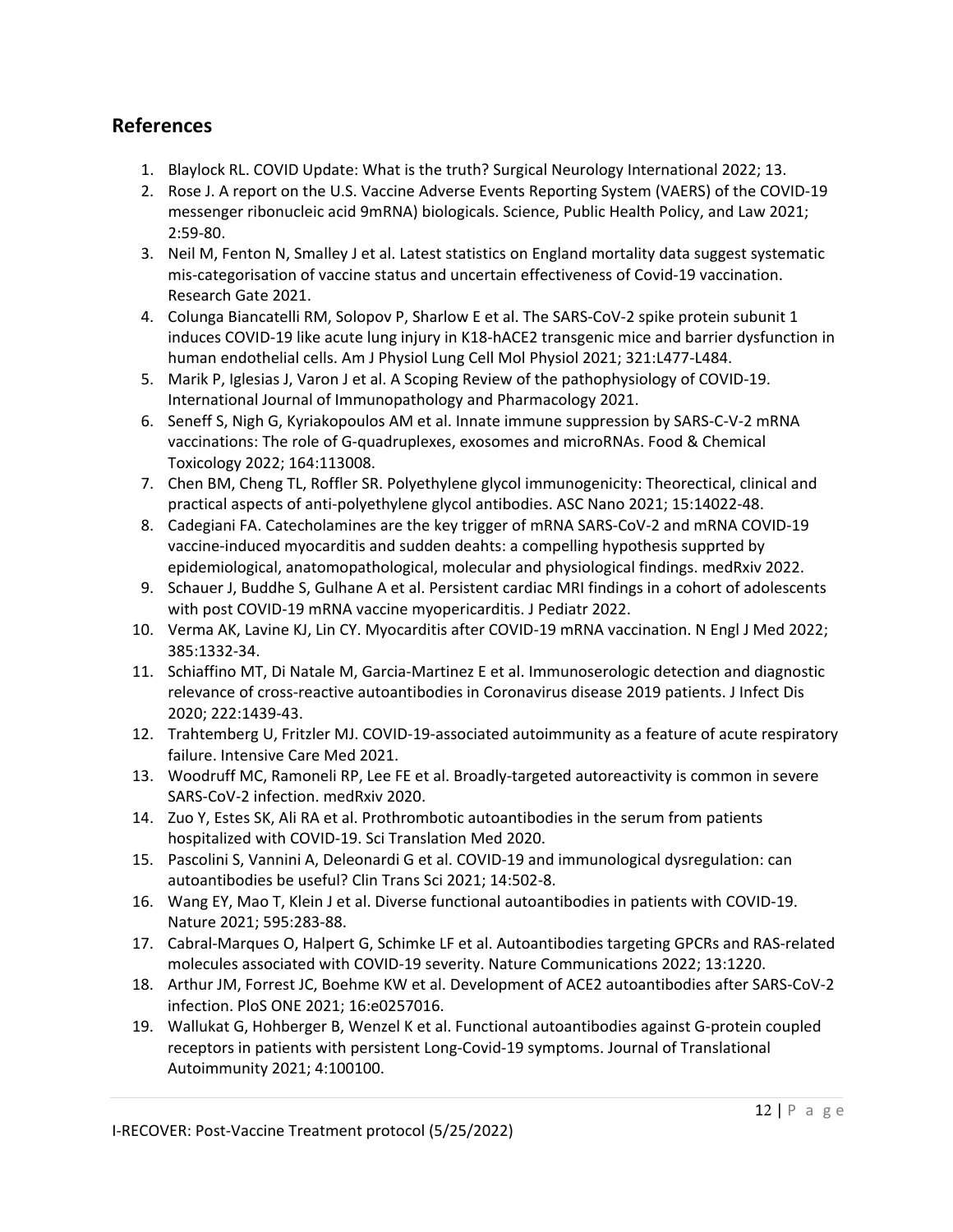- 20. Levine TD, Kafaie J, Zeidman LA et al. Cryptogenic small-fiber neuropathies: Serum autoantibody binding to trisulfated heparin disaccharide and fibroblast growth factor receptor-3. Muscle & Nerve 2020; 61:512-15.
- 21. Oaklander AL, Mills AJ, Kelley M et al. Peripheral neuropathy evaluations of patients with prolonged long COVID. Neurol Neuroimmunol Neuroinflamm 2022; 9:e1146.
- 22. Burakgazi AZ. Small-fiber neuropathy possibly associated with COVID-19. Case Rep Neurol 2022; 14:208-12.
- 23. Shouman K, Vanichkachorn G, Chesire WP et al. Autonomic dysfunction following COVID-19 infection: an early experience. Clinical Autonomic Research 2021; 31:385-94.
- 24. Hinduja A, Moutairou A, Calvet JH. Sudomotor dysfunction in patients recovered from COVID-19. Clinical Neurophysiology 2021; 51:193-96.
- 25. Abdelnour L, Abdalla ME, Babiker S. COVID 19 infection presenting as motor peripheral neuropathy. Journal of the Formosan Medical Association 2020; 119:1119-20.
- 26. Abrams RM, Simpson DM, Navis A et al. Small fiber neuropathy associated with SARS-CoV-2 infection. Muscle & Nerve 2021.
- 27. Zhou L, Shin S. Small fiber neuropathy. Practical Neurology 2021;36.
- 28. Bednarik J, Bursova S, Dusek L et al. Etiology of small-fiber neuropathy. Journal of the Peripheral Nervous System 2009; 14:177-83.
- 29. Theoharides TC, Tsilioni I, Ren H. Recent advances in our understanding of mast cell activationor should it be mast cell mediator disorders? Expert Rev Clin Immunol 2019; 15:639-56.
- 30. Weinstock LB, Brook JB, Walters AS et al. Mast cell activation symptoms are prevalent in Long-COVID. International Journal of Infectious Diseases 2021; 112:217-26.
- 31. Gold JE, Okyay R, Licht WE et al. Investigation of Long COVID prevalence and its relationship to Epstein-Barr Virus reactivation. Pathogens 2021; 10:763.
- 32. Chen T, Song J, Liu H et al. Positive Epstein-Barr virus detection in coronavirus disease 2019 (COVID-19) patients. Scientific Reports 2021; 11:10902.
- 33. Le Balc'h P, Pinceaux K, Pronier C et al. Herpes simplex virus and cytomegalovirus reactivations among severe COVID-19 patients. Crit Care 2020; 24:530.
- 34. Duma D, Collins JB, Chou JW et al. Sexually dimorphic actions of glucocorticoids provide a link to inflammatory diseases with gender differences in prevalence. Science Signaling 2010; 3:ra74.
- 35. Tomassetti F, Nuccetelli M, Sarubbi S et al. Evaluation of S-RBD and high specificity ACE-2 binding antibodies on SARS-CoV-2 patients after six months from infection. International Immunopharmacology 2021; 99:108013.
- 36. Fung J, Moore J. The complete guide to fasting. Victory Belt Publishing; 2016.
- 37. deCabo R, Mattson MP. Effects of intermittent fasting on health, aging, and disease. N Engl J Med 2019; 381:2541-51.
- 38. Hannan A, Rahman A, Rahman S et al. Intermittent fasting, a possible priming tool for host defense against SARS-CoV-2 infection: Crosstalk among calorie restriction, autophagy and immune response. Immunology Letters 2020; 226:38-45.
- 39. Zhao Y, Jia M, Chen W et al. The neuroprotective effects of intermittent fasting on brain aging and neurodegenerative diseases via regulating mitochondrial function. Free Radical Biology & Medicine 2022; 182:206-18.
- 40. Beckman JA. Thrombolytic therapy for pulmonary embolism. JAMA 2014; 311:2385-86.
- 41. Cheng CW, Adams GB, Perin L et al. Prolonged fasting reduces IGF-1/PKA to promote hematopoietic-stem-cell-based regeneration and reverse immunosppression. Cell Stem Cell 2014; 14:810-823.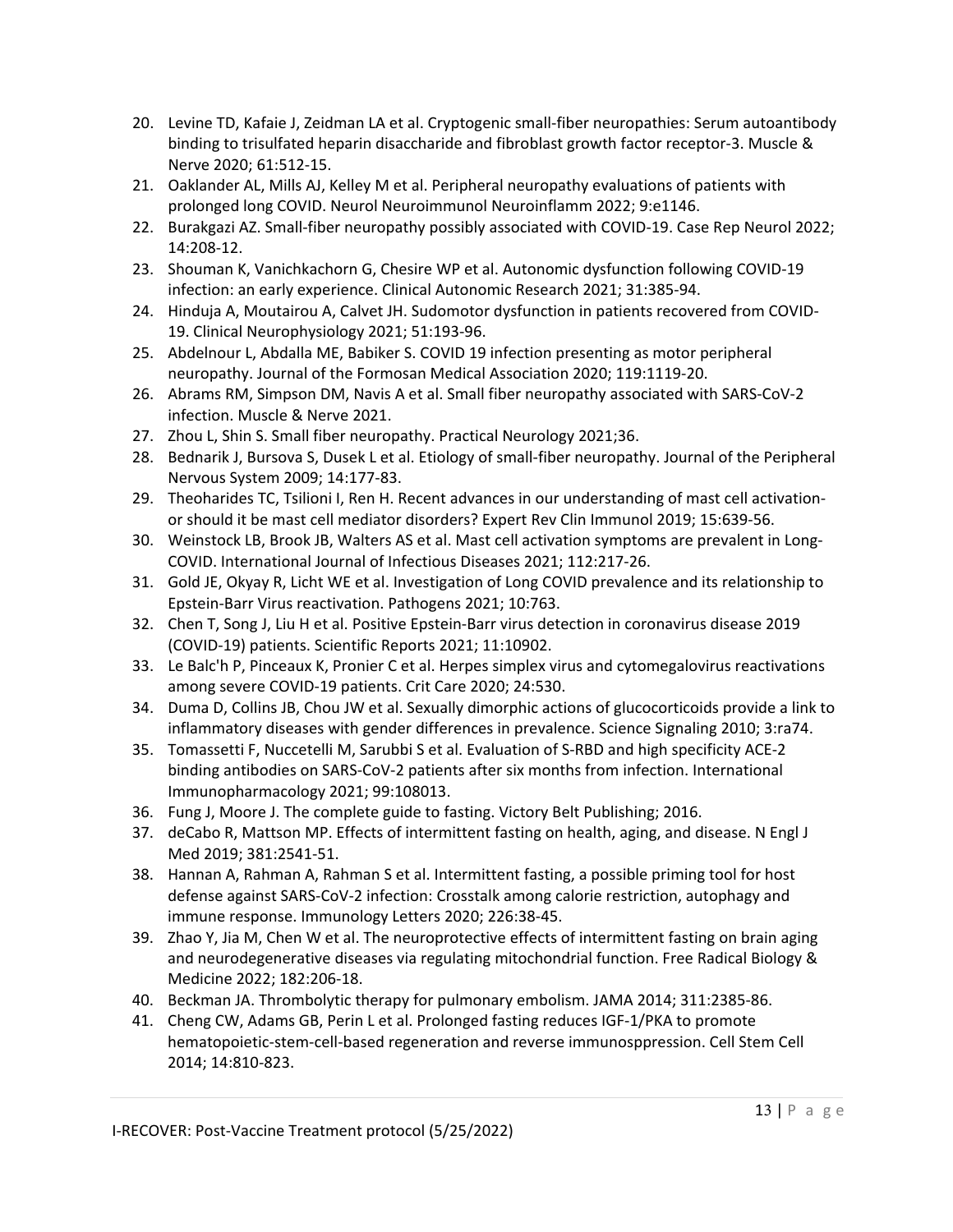- 42. Hine C, Mitchell JR. Saying No to drugs: Fasting protects hematopoietic stem cells from chemotherapy and aging. Cell Stem Cell 2014; 14:704.
- 43. Ci X, Li H, Yu Q et al. Avermectin exerts anti-inflammatory effect by downregulating the nuclear transcription factor kappa-B and mitogen activated protein kinase pathway. Fundamental & Clinical Pharmacology 2009; 23:449-55.
- 44. DiNicolantonio JJ, Barroso-Arranda J, McCarty M. Ivermectin may be a clinically useful antiinflammatory agent for late-stage COVID-19. Open Heart 2020; 7:e001350.
- 45. Yan S, Ci X, Chen N et al. Anti-inflammatory effects of ivermectin in mouse model of allergic asthma. Inflamm Res 2011; 60:589-96.
- 46. Saha JK, Raihan J. The binding mechanism of ivermectin and levosalbutamol with spike protein of SARS-CoV-2. Research Square 2021.
- 47. Bello M. Elucidation of the inhibitory activity of ivermectin with host nuclear importin alpha and several SARS-CoV-2 targets. Journal of Biomolecular Structure and Dynamics 2021.
- 48. Lehrer S, Rheinstein PH. Ivermectin docks to the SARS-CoV-2 spike receptor-binding domain attached to ACE2. In Vivo 2020; 34:3023-26.
- 49. Younger J, Parkitny L, McLain D. The use of low-dose naltrexone (LDN) as a novel antiinflammatory treatment for chronic pain. Clin Rheumatol 2014; 33:451-59.
- 50. Toljan K, Vrooman B. Low-dose naltrexone (LDN) Review of therapeutic utilization. Med Sci 2018; 6:82.
- 51. Molina-Carballo A, Palacios-Lopez R, Jerez-Calero A et al. Protective effect of melatonin administration against SARS-CoV-2 infection: A systematic review. Current Issues in Molecular Biology 2022; 44:31-45.
- 52. Hasan ZT, AlAtrakji MQ, Mehuaiden AK. The effect of melatonin on thrombosis, sepsis and mortality rate in COVID-19 patients. International Journal of Infectious Diseases 2022; 114:79- 84.
- 53. Reiter RJ, Sharma R, Ma Q et al. Plasticity of glucose metabolism in activated immune cells: advantages for melatonin inhibition of COVID-19 disease. Melatonin Res 2020; 3:362-79.
- 54. Reiter RR, Sharma R, Castillo R et al. Coronavirus-19,Monocyte/Macrophage glycolysis and inhibition by melatonin. J SARS-CoV2 COVID 2021; 2:29-31.
- 55. Colunga Biancatelli RM, Berrill M, Mohammed YH et al. Melatonin for the treatment of sepsis: the scientific rationale. J Thorac Dis 2020; 12 (Suppl 1):S54-S65.
- 56. Marik PE. Hydrocortisone, Ascorbic Acid and Thiamine (HAT therapy) for the treatment of sepsis. Focus on ascorbic acid. Nutrients 2018; 10:1762.
- 57. Marik PE. Vitamin C for the treatment of sepsis: The scientific rationale. Pharmacol Therapeut 2018; 189:63-70.
- 58. Colunga Biancatelli RM, Berrill M, Marik PE. The antiviral properties of vitamin C. Expert Rev Anti Infect Ther 2020; 18:99-101.
- 59. Miranda-Massari JR, Toro AP, Loh D et al. The effects of vitamin C on the multiple pathological stages of COVID-19. Life 2021; 11:1341.
- 60. Holford P, Carr AC, Zawari M et al. Vitamin C intervention for Critical COVID-19: A pragmatic review of the current level of evidence. Life 2021; 11:1166.
- 61. Theoharides TT, Cholevas C, Polyzoidis K et al. Long-COVID syndrome-associated brain fog and chemofog: Luteolin to the rescue. Biofactors 2021; 47:232-41.
- 62. Theoharides TC. COVID-19, pulmonary mast cells, cytokine storms, and beneficial actions of luteolin. Biofactors 2020; 46:306-8.
- 63. Bawazeer MA, Theoharides TC. IL-33 stimulates human mast cell release of CCL5 and CCL2 via MAPK and NF-kB, inhibited by methoxyluteolin. Eur J Pharmacol 2019; 865:172760.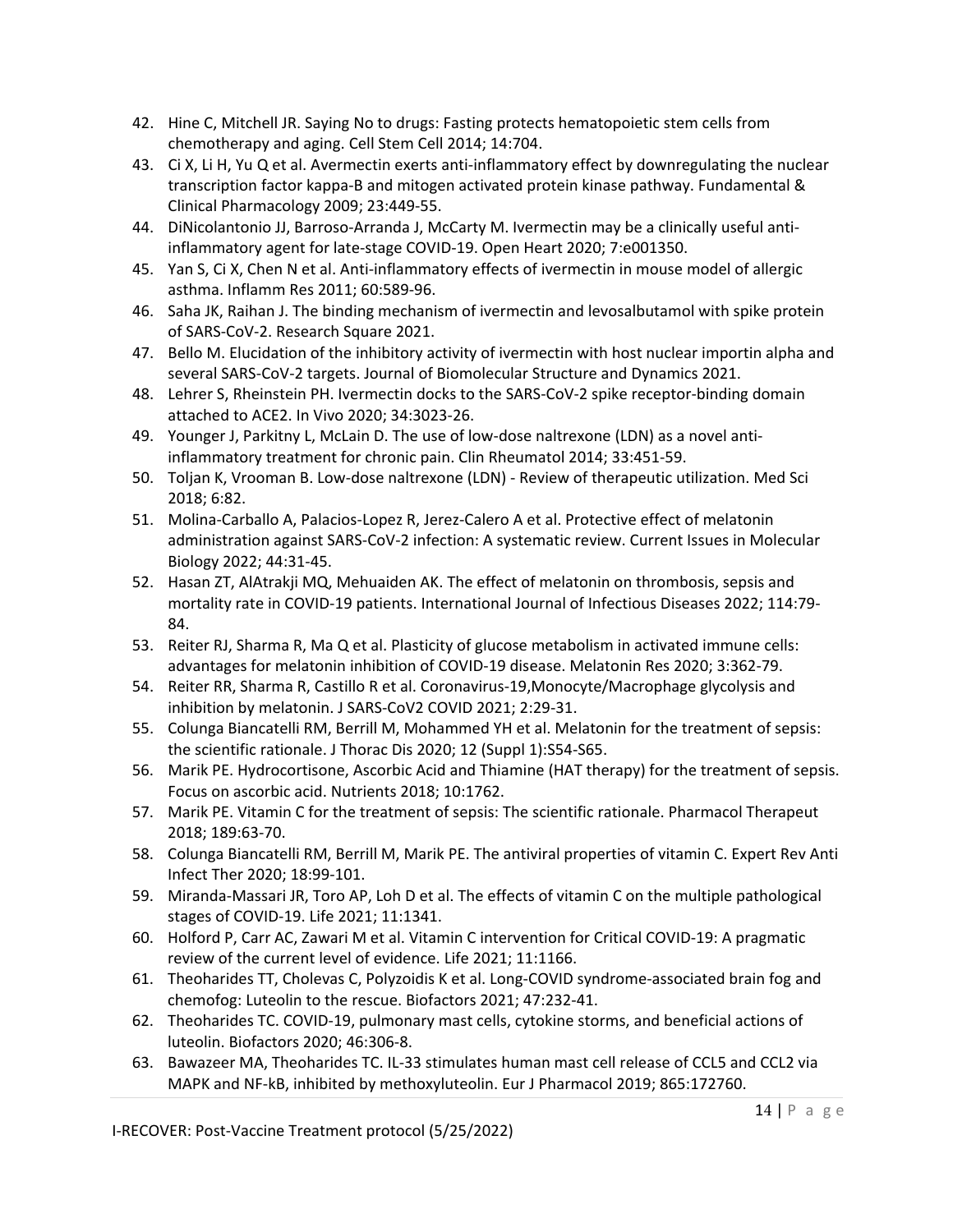- 64. Weng Z, Patel AB, Panagiotidou S et al. The novel flavone tetramethoxyluteolin is a potent inhibitor of human mast cells. J Allergy Clin Immunol 2015; 135:1044-52.
- 65. Patel AB, Theoharides TC. Methoxyluteolin inhibits neuropeptide-stimulated proinflammatory mediator release via mTOR activation from human mast cells. J Pharmacol Exp Ther 2017; 361:462-71.
- 66. Calis Z, Mogulkoc R, Baltaci AK. The roles of flavonols/flavonoids in neurodegeneration and neuroinflammation. Mini Rev Med Chem 2020; 20:1475-88.
- 67. Sathyapalan T, Manuchehri AM, Thatcher NJ et al. The effect of soy phytoestrogen supplementation on thyroid status and cardiovascular risk markers in patients with subclinical hypothyroidism: A randomized, double-blind, crossover study. J Clin Endocrinol Metab 2020; 96:1422-49.
- 68. Islam MT, Guha B, Hosen S et al. Nigellalogy: A review on Nigella Sativa. MOJ Bioequiv Availab 2017; 3:00056.
- 69. Barbash IJ, Davis BS, Yabes JG et al. Treatment patterns and clinical outcomes after the introduction of the Medicare Sepsis Performance Measure (SEP-1). Ann Intern Med 2021.
- 70. Ashraf S, Ashraf S, Ashraf M et al. Honey and *Nigella sativa* against COVID-19 in Pakistan (HNS-COVID-PK): A multi-center placebo-controlled randomized clinical trial. medRxiv 2021.
- 71. Fakhar-e-Alam Kulyar M, Li R, Mehmood K et al. Potential influence of *Nagella sativa (*Black cumin) in reinforcing immune system: A hope to decelerate the COVID-19 pandemic. Phytomedicine 2021; 85:153277.
- 72. Hannan MA. Black Cumin (Nigella sativa L.): A Comprehensive Review on Phytochemistry, Health Benefits, Molecular Pharmacology, and Safety. Nutrients 2021; 13.
- 73. Warner ME, Naranjo J, Pollard EM et al. Serotonergic medications, herbal supplements, and perioperative serotonin syndrome. Can J Anaesth 2017; 64:940-946.
- 74. Gutierrez-Castrellon P, Gandara-Marti T, Abreu AT et al. Probiotic improves symptomatic and viral clearance in Covid-19 outpatients: a randomized, quadruple-blinded, placebo-conttrolled trial. GUT Microbes 2022; 14:e2018899.
- 75. Zuo T, Wu X, Wen W et al. Gut microbiome alterations in COVID-19. Genomics, Proteomics & Bioinformatics 2021.
- 76. Chen Y, Gu S, Chen Y et al. Six-month follow-up of gut microbiota richness in patients with COVID-19. Gut 2021.
- 77. Rosa DD, Dias MM, Grzeskowiak LM et al. Milk kefir: nutritional, micobiological and health benefits. Nutrition Research Reviews 2017; 30:82-96.
- 78. Lee CR, Zeldin DC. Resolvin infectious inflammation by targeting the host response. N Engl J Med 2015; 373:2183-85.
- 79. Serhan CN. Novel pro-resolving lipid mediators in inflammation are leads for resolution physiology. Nature 2014; 510:92-101.
- 80. Shukla AM, Shukla AW. Expanding horizons for clinical applications of chloroquine, hydroxychloroquine and related structural analogues. Drugs in Context 2019; 8:2019-9-1.
- 81. Plantone D, Koudriavtseva T. Current and future use of chloroquine and hydroxychloroquine in infectious, immune, neoplastic and neurological diseases: A mini review. Clin Drug Invest 2018; 38:653-71.
- 82. Ruiz-Irastorza G, Khamashta MA. Hydroxychloroquine: the cornerstone of lupus therapy. Lupus 2008; 17:271-73.
- 83. de Moreuil C, Alavi Z, Pasquier E. Hydroxychloroquine may be beneficial in preeclampsia and recurrent miscarriage. Br J Clin Pharmac 2020; 86:39-49.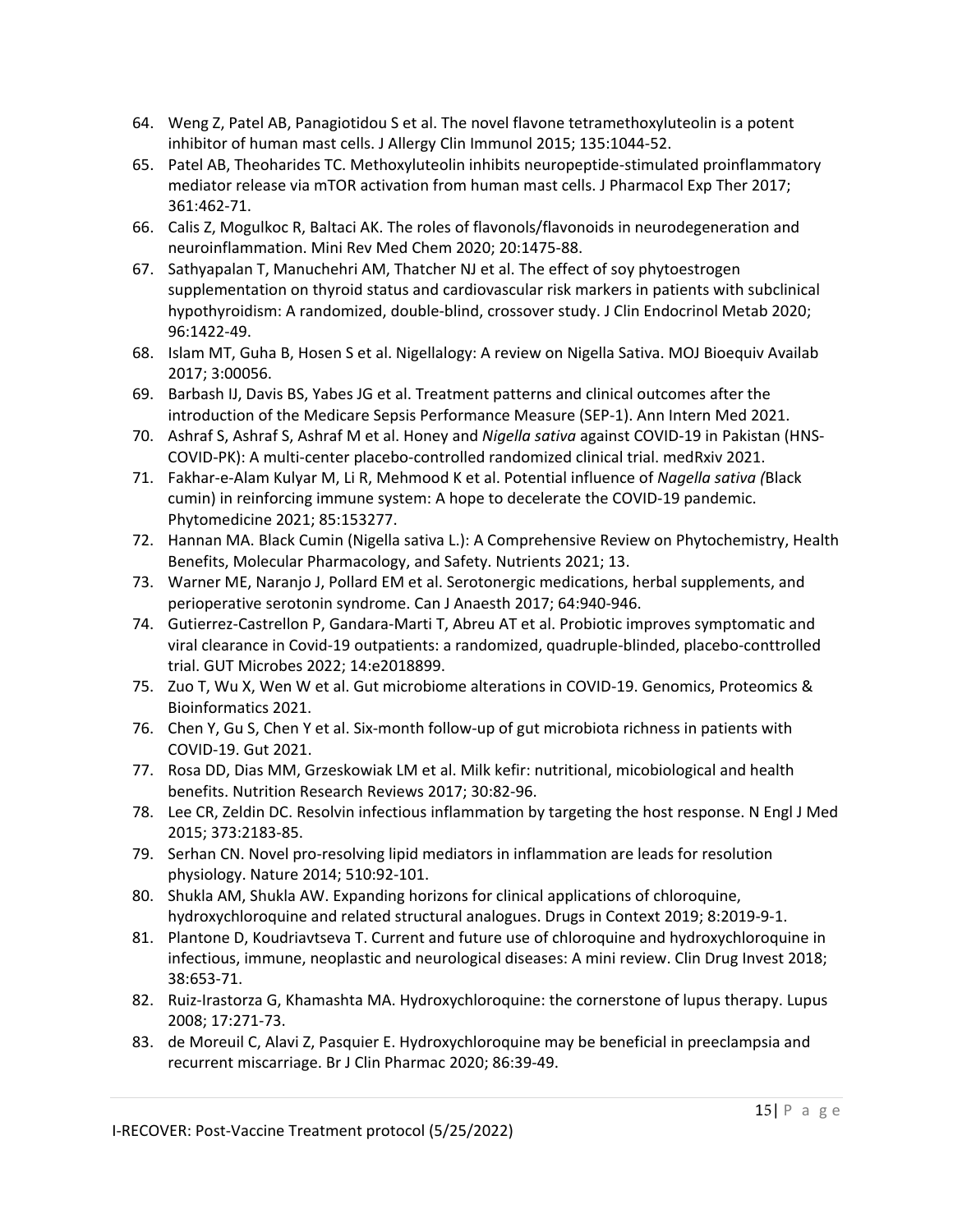- 84. Siso A, Ramos-Casals M, Bove A et al. Previous antimalarial therapy in patients diagnosed with lupus nephritis: Influence on outcomes and survival. Lupus 2008; 17:281-88.
- 85. Fontana F, Cazzato S, Giovanella S et al. Oxalate nephropathy caused by excessive vitamin C administration in 2 patients with COVID-19. Kidney Int Rep 2020; 5:1815-22.
- 86. Auer BL. Relative hyperoxaluria, crystalluria and haematuria after megadose ingestion of vitamin C. Eur J Clin Invest 1998; 28:695-700.
- 87. Mashour S, Turner JF, Merrell R. Acute renal failure, oxalosis, and vitamin C supplementation: a case report and review of the literature. Chest 2000; 118:561-63.
- 88. McHugh GJ, Graber ML, Freebairn RC. Fatal vitamin C-associated acute renal failure. Anaesth Intensive Care 2008; 36:585-88.
- 89. Lawton JM, Conway LT, Crosson JT et al. Acute oxalate nephropathy after massive ascorbic acid administration. Arch Intern Med 1985; 145:950-951.
- 90. Fletcher RH. The risk of taking ascorbic acid. JAMA Intern Med 2013; 173:388-89.
- 91. Misra HS, rajpurohit YS, Khairnar NP. Pyrroloquinoline-quinone and its versatile roles in biological processes. J Biosci 2012; 37:312-25.
- 92. Akagawa M, Nakano M, Ikemoto K. Recent progress in studies on the health benefits of pyrroloquinoline quinone. Bioscience, Biotenchnology, and Biochemistry 2016; 80:13-22.
- 93. Hamilton D, Jensen GS. Nutraceutical support of mitochoncrial function associated with reduction of long-term fatigue and inflammation. Alternative Therapies in Health & Medicine 2021; 27:8-18.
- 94. Izquierdo JL, Soriano JB, Gonzalez Y et al. Use of N-Acetylcysteine at high doses as an oral treatment for patients with COVID-19. Science Progress 2022; 105.
- 95. Shi Z, Puyo CA. N-Acetylcysteine to combat COVID-19: an evidence review. Therapeutics and Clinical Risk Management 2020; 16:1047-55.
- 96. De Flora S, Balansky R, La Maestra S. Rationale for the use of N-acetylcysteine in both prevention and adjuvant therapy of COVID-19. FASEB J 2020.
- 97. Houghton CA, Fassett RG, Coombes JS. Sulforane: translational research from laboratory bench to clinic. Nutr Rev 2013; 71:709-26.
- 98. Kim JK, Park SU. Current potential health benefits of sulforaphane. EXCLI Journal 2016; 15:571- 77.
- 99. Mokhtari RB, Baluch N, Homayouni TS et al. The role of sulforaphane in cancer chemoprevention and health benefits: a mini-review. J Cell Commun Signal 2018; 12:91-101.
- 100. Sanabria-Mazo JP, Montero-Marin J, Feliu-Soler A et al. Mindfulness-based program plus amygdala and inusla retraining (MAIR) for the treatment of women with fibromyalgia: A pilot ramdomized controlled trial. J Clin Med 2020; 9:3246.
- 101. Yong SJ. Long-haul COVID-19: Putative pathophysiology, risk factors, and treatments. medRxiv 2020.
- 102. Shu C, Feng S, Cui Q et al. Impact of Tai Chi on CRP, TNF-alpha and IL-6 in inflammation: a systematic review and meta-analysis. Ann Palliat Med 2021; 10:7468-6478.
- 103. Zhang Z, Ren JG, Guo JL et al. Effects of Tai Chi and Qigong on rehabilitation after COVID-19: a protocl for systematic review and meta-analysis. BMJ Open 2022; 12:e059067.
- 104. Brown JT, Saigal A, Karia N et al. Ongoing exercise intolerance following COVID-19: A magnetic resonance-Augmented Cardiopulmonary excercise Test Study. J Am Heart Assoc 2022; 11:e024207.
- 105. Robbins T, Gonevski M, Clark C et al. Hyperbaric oxygen therapy for the treatment of long COVID: early evaluation of a highly promising intervention. Clinical Medicine 2021; 21:e629 e632.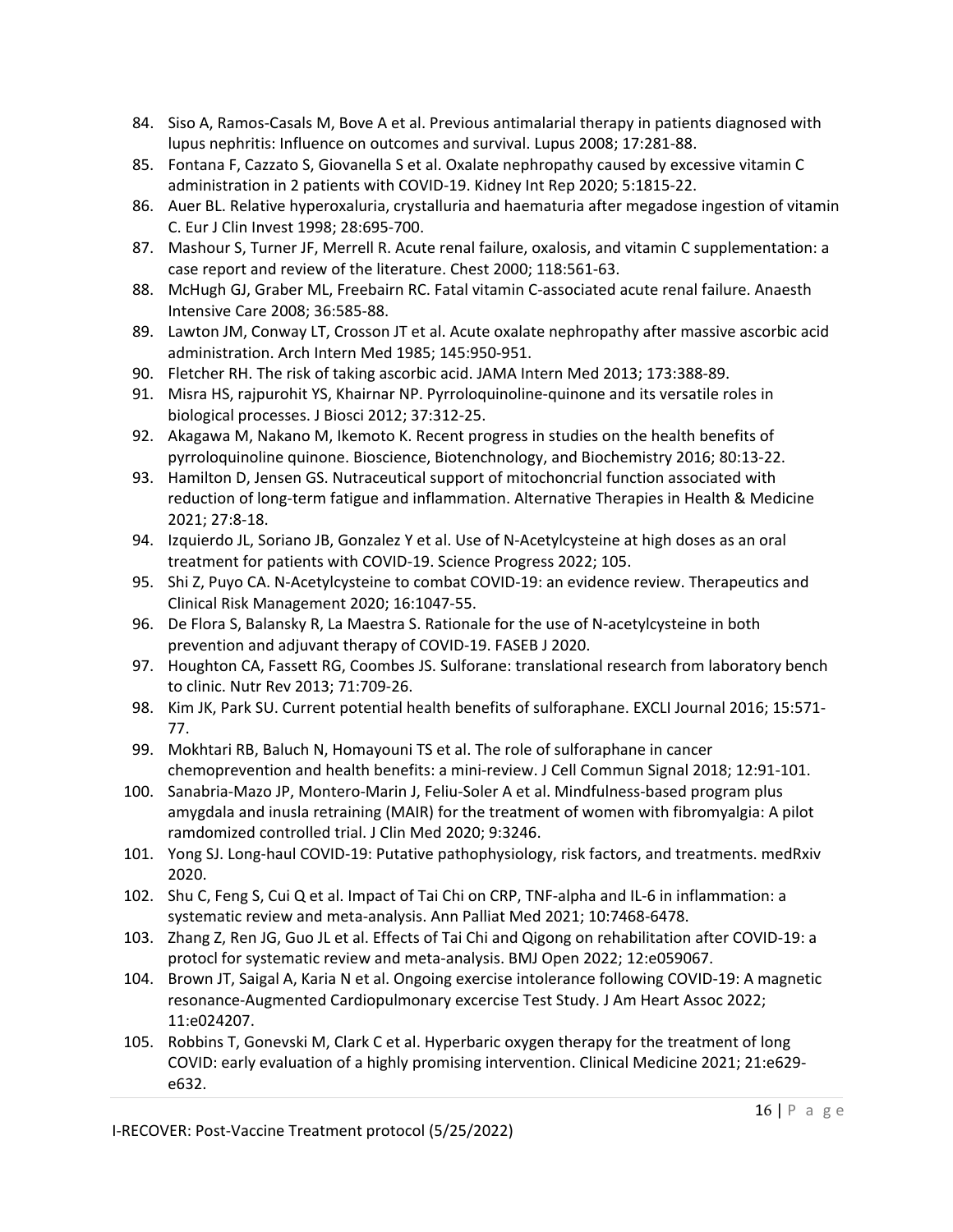- 106. Oliaei S, Mehrtak M, Karimi A et al. The effects of hyperbaric oxygen therapy (HBOT) on coronavirus disease-2019 (COVID-19): a systematic review. Eur J Med Res 2021; 26:96.
- 107. Senniappan K, Jeyabalan S, Rangappa P et al. Hyperbaric oxygen therapy: Can it be a novel supportive therap in COVID-19? Indian Journal of Anaesthesia 2020; 64:835-41.
- 108. Kjellberg A, De Maio A, Lindholm P. Can hyperbaric oxygen safely serve as an inti-inflammatory treatment for COVID-19? Medical Hypotheses 2020; 144:110224.
- 109. Hadanny A, Abbott S, Suzin G et al. Effect of hyperbaric oxygen therapy on chronic neurocognitive deficits of post-traumatic brain injury patients: retrospective analysis. BMJ Open 2018; 8:e023387.
- 110. Han CH, Zhang PX, Xu WG et al. Polarization of macrophages in the blood after decompression in mice. 7 2017;240.
- 111. De Maio A, Hightower LE. COVID-19, acute respiratory distress syndrome (ARDS), and hyperbaric oxygen therapy (HBOT): what is the link? Cell Stress & Chaperones 2020; 25:717-20.
- 112. Buras JA, Holt D, Orlow D et al. Hyperbaric oxygen protects from sepsis mortality via an interleukin-10-dependent mechanism. Crit Care Med 2006; 34:2624-29.
- 113. Tezgin D, Giardina C, Perdrizet GA et al. The effect of hyperbaric oxygen on mitochondrial and glycolytic energy metabolism: the caloristasis concept. Cell Stress and Chaperones 2020; 25:667- 77.
- 114. Patterson B, Yogendra R, Guevara-Coto J et al. Targeting the monocytic-endothelial-platelet axis with maraviroc and pravastatin as a therapeutic option to treat long COVID/Post-acute sequelae of COVID (PASC). Research Square 2022.
- 115. Jamme M, Mazeraud A. Plasmapheresis efficiency in Coronavirus disease 2019: More related to what you add and not what you take away? Crit Care Med 2021.
- 116. Patidar GK, Land KJ, Vrielink H et al. Understanding the role of therapeutic plasma exchange in COVID-19: preliminary guidance and practices. Vox Sanguinis 2021.
- 117. Hashemian SM, Shafigh N, Afzal G et al. Plasmapheresis reduces cytokine and immune cell levels in COVID-19 patients with acute respiratory distress syndrome (ARDS). Pulmonary 2021; 27:486- 92.
- 118. Balagholi S, Dabbaghi R, Eshghi P et al. Potential of therapeutic plasmapharesis in treatment of COVID-19 patients: immunopathogenesis and coagulopathy. Transfusion and Apheresis Science 2020; 59:102993.
- 119. Keith P, Day M, Perkins L et al. A novel treatment approach to the novel coronavirus: an argument for the use of therapeutic plasma exchange for fulminant COVID-19. Crit Care 2020; 24:128.
- 120. Morath C, Weigand MA, Zeier M et al. Plasma exchange in critically ill COVID-19 patients. Crit Care 2020; 24:481.
- 121. Fernandez J, Gratacos-Gines J, Olivas P et al. Plasma exchange: An effective rescue therapy in critically ill patients with Coronavirus Disease 2019 infection. Crit Care Med 2020.
- 122. Gucyetmez B, Atalan HK, Sertdemir I et al. Therapeutic plasma exchange in patients with COVID-19 pneumonia in intensive care unit: a retrospective study. Crit Care 2020; 24:492.
- 123. Kiprov DD, Herskowitz A, Kim D et al. Case report. Therapeutic and immunomodulatory effects of plasmapheresis in long-haul COVID. F1000Research 2022; 10:1189.
- 124. Mostafa-Hedeab G, Al-kuraishy HM, Al-Gareeb AA et al. A raising dawn of pentoxifylline in the management of inflammatory disorders in Covid-19. Inflammopharmacology 2022.
- 125. Pitt B, Sutton NR, Wang Z et al. Potential repurposing of the HDAC inhibitor valproic acid for patients with COVID-19. Eur J Pharmacol 2021; 898:173988.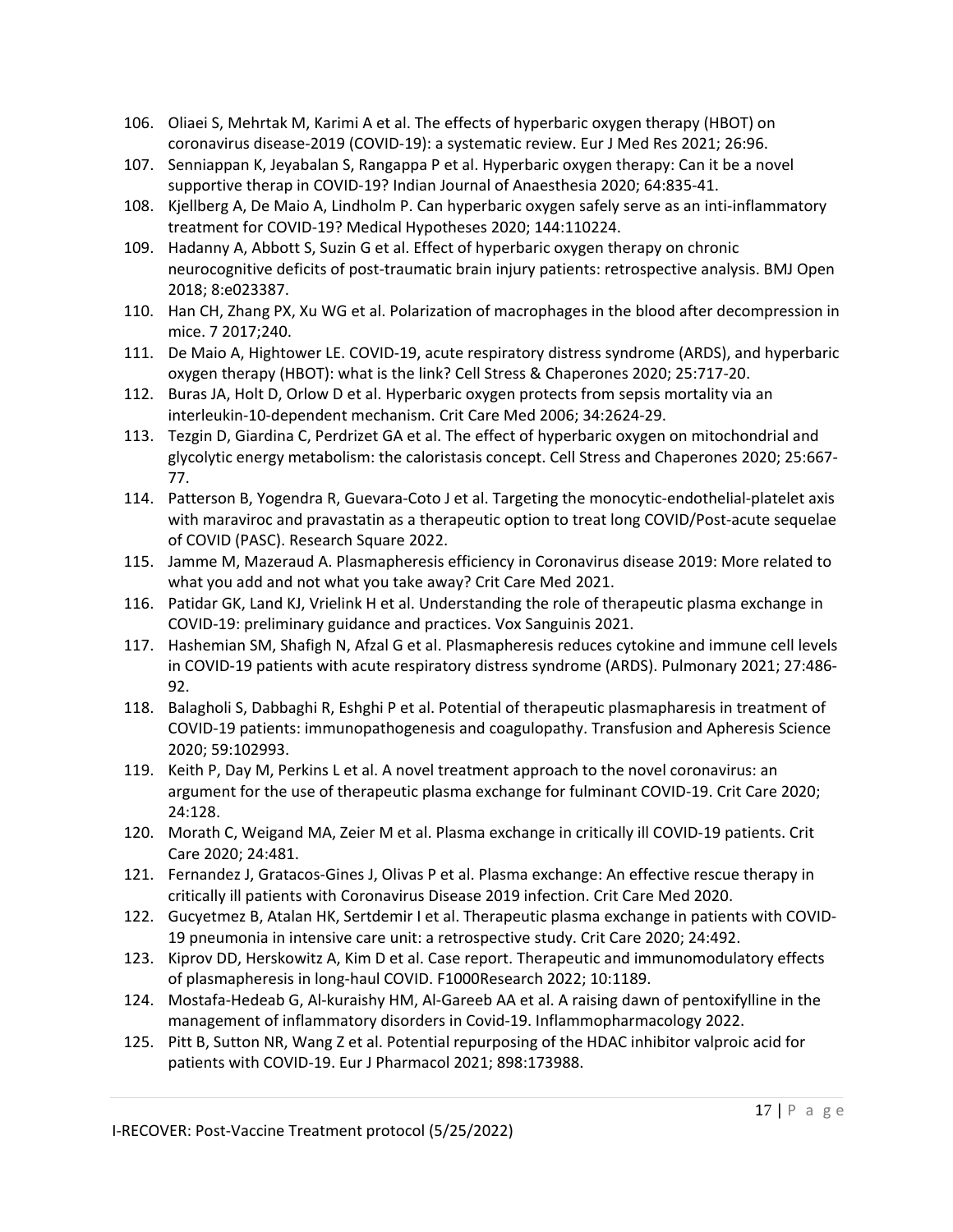- 126. Unal G, Turan B, Balcioglu YH. Immunopharmacological management of COVID-19: Potential therapeutic role of valproic acid. Medical Hypotheses 2020; 14:109891.
- 127. Wu C, Li A, Leng Y et al. Histone deacetylase inhibition by sodium valproate regulates polarization of macrophage subsets. DNA and Cell Biology 2012; 31:592-99.
- 128. Larsson P, Alwis I, Niego B et al. Valproic acid selectively increases vascular endothelial tissue type plasminogen activator production and reduces thrombus formation in the mouse. J Thromb Haemost 2016; 14:2496-508.
- 129. Santamarina MG, Boisier D, Contreras R et al. COVID-19: a hypothesis regarding the ventilationperfusion mismatch. Crit Care 2020; 24:395.
- 130. Mario L, Roberto M, Marta L et al. Hypothesis of COVID-19 therapy with sildenafil. International Journal of Preventive Medicine 2020; 11:76.
- 131. Santamarina MG, Beddings I, Martinez Lomakin F et al. Sildenafil for treating patients with COVID-19 and perfusion mismatch: a pilot randomized trial. Crit Care 2022; 26:1.
- 132. Kniotek M, Boguska A. Sildenafil can affect innate and adaptive immune system in both experimental animals and patients. Journal of Immunology Research 2017; 2017:4541958.
- 133. Isidori AM, Giannetta E, Pofi R et al. Targeting the NO-cGMP-PDE5 pathoway in COVID-19 infection. The DEDALO project. Andrology 2021; 9:33-38.
- 134. Al-kuraishy HM, Ali-Gareeb AI, Al-Niemi MS et al. COVID-19 and phosphodiesterase enzyme type 5 inhibitors. J Microsc Ultrastruct 2022; 8:141-45.
- 135. Harasstaini OA, Moin S, Tham CL et al. Flavonoid combinations cause synergistic inhibition of proinflammatory mediator secretion form lipopolysaccharide-induced RAW 264.7 cells. Inflammation Research 2010; 59:711-21.
- 136. Marforio TD, Mattioli EJ, Zerbetto F et al. Fullerenes against COVID-19: Repurposing C50 and C70 to clog the active site of SARS-CoV-2 protease. Molecules 2022; 27:1916.
- 137. Hurmach Vv, Platonov MO, Prylutska SV et al. C60 fullerene against SARS-CoV-2 coronavirus: an in silico insight. Scientific Reports 2021; 11:17748.
- 138. Shevchuk N. Adapted cold shower as a potential treatment for depression. Medical Hypotheses 2008; 70:995-1001.
- 139. Mooventhan A, Nivethitha L. Scientific evidence-based effects of hydrotherapy on various systems of the body. North American Journal of Medical Sciences 2014; 6:199-209.
- 140. Wang YH, Li SA, Huang CH et al. Sirt1 activation by post-ischemic treatment with lumbrokinase protects against myocardial ischemia-reperfusion injury. Fronteirs in Pharmacology 2018; 9:636.
- 141. Yan XM, Kim CH, Lee CK et al. Intestinal absorption of fibrinolytic and proteolytic lumbrokinase extracted from earthworm, Eisenia andrei. Korean J Physiol Pharmacol 2010; 14:71-75.
- 142. Keihanian F, Saeidinia A, Bagheri RK et al. Curcumin, hemostasis, thrombosis, and coagulation. J Cell Physiol 2018; 233:4497-511.
- 143. Pretorius E, Venter C, Laubshder G et al. Combined triple treatment of fibrin amyloid microclots and platelet pathology in individuals with long COVID/Post -acute sequelae of COVID-19 (PASC) can resolve their persistent symptoms. Research Square 2021.
- 144. Ng WK, Rosenblatt Y, Brock GB et al. Phosphodiesterase inhibitors in vascular ischemia: A case report and review of their use in ischemic conditions. Can J Plast Surg 2010; 18:e5-e9.
- 145. Griffith RS, Wlash DE, Myrmel KH et al. Sucess of L-Lysine therapy in frequently recurrent Herpes simplex infection. Treatment and prophylaxis. Dermatologica 1987; 175:183-90.
- 146. Griffith RS, Norins AL, Kagan C. A multicentered study of Lysine therapy in Herpes simplex infection. Dermatologica 1978; 156:257-67.
- 147. Langguth B. Treatment of tinnitus. Curr Opin Otolaryngol Head Neck Surg 2015; 23:361-68.